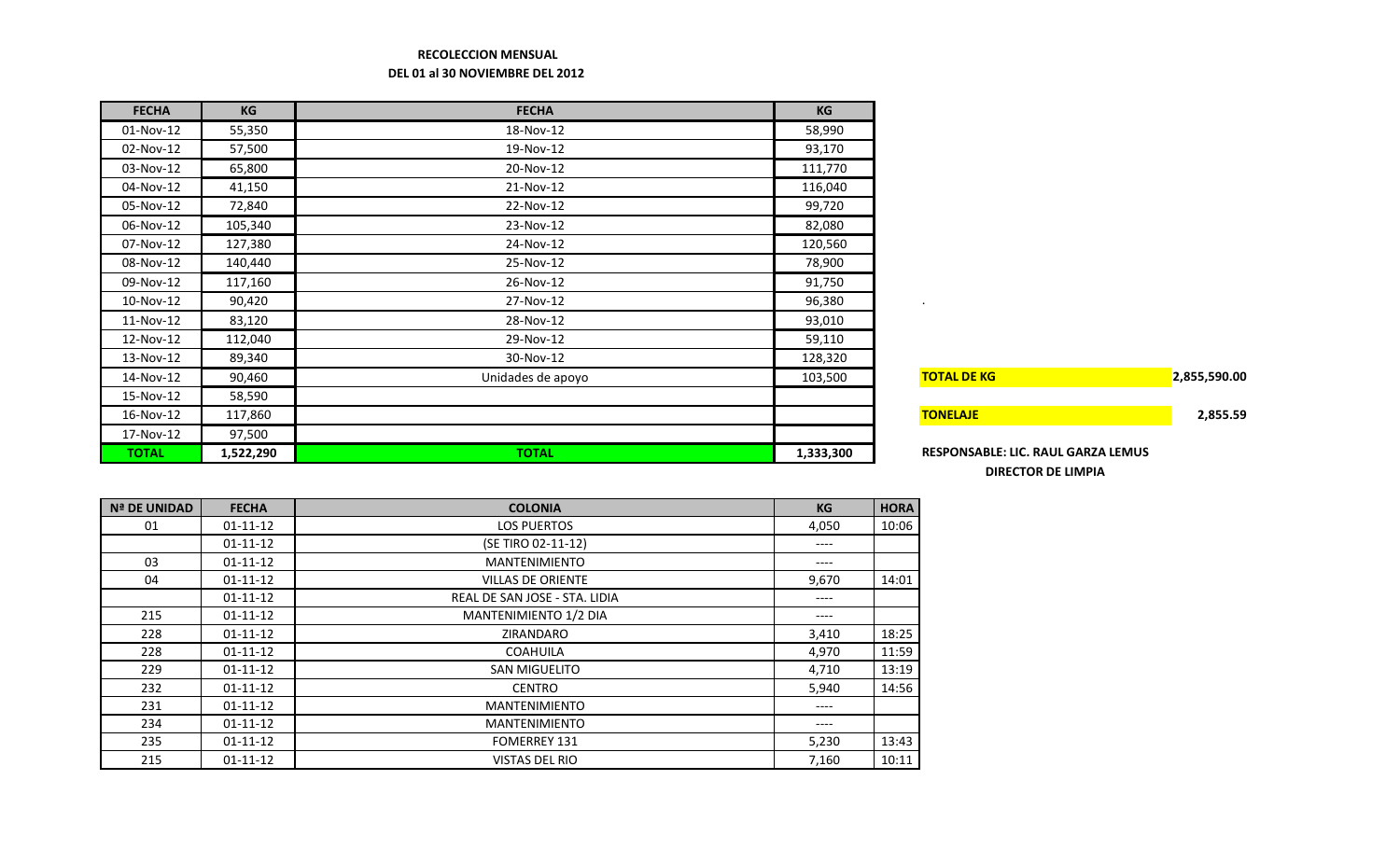|     | $01 - 11 - 12$ | (SE TIRO 02-11-12)                  | $---$               |       |
|-----|----------------|-------------------------------------|---------------------|-------|
| 227 | $01 - 11 - 12$ | PRADERAS DE SAN JUAN                | 4,430               | 09:47 |
|     | $01 - 11 - 12$ | (SE TIRO 02-11-12)                  |                     |       |
| 230 | 01-11-12       | MONTE KRISTAL - CERRO DE LA SILLA   | 5,780               | 09:57 |
|     | $01 - 11 - 12$ | (SE TIRO 02-11-12)                  | $---$               |       |
| 233 | 01-11-12       | MANTENIMIENTO                       | $---$               |       |
| 02  | 01-11-12       | <b>MANTENIMIENTO</b>                | $---$               |       |
|     |                | <b>TOTAL DEL DIA 01-11-12</b>       | 55,350              |       |
| 01  | 02-11-12       | <b>PUERTOS - ANZURES</b>            | <b>BOLETA PDTE.</b> |       |
| 04  | $02 - 11 - 12$ | SANTA LUCIA                         | 9,760               | 15:20 |
| 03  | 02-11-12       | <b>MANTENIMIENTO</b>                | $---$               |       |
| 215 | 02-11-12       | PORTAL DE JUAREZ                    | 5,830               | 14:41 |
| 227 | 02-11-12       | CIUDADELA - VILLAS DE SAN JAUN      | 4,280               | 13:45 |
| 227 | $02 - 11 - 12$ | PRADERAS DE SAN JUAN                | 2,670               | 09:14 |
|     | $02 - 11 - 12$ | (SE TIRO 03-11-12)                  | $---$               |       |
| 228 | $02 - 11 - 12$ | <b>COLINAS DEL SOL</b>              | 5,510               | 14:02 |
| 229 | $02 - 11 - 12$ | CIUDADELA - COLINAS DEL VERGEL      | 5,520               | 14:46 |
| 230 | 02-11-12       | <b>MONTE KRISTAL</b>                | 5,400               | 08:57 |
|     | 02-11-12       | (SE TIRO 03-11-12)                  | $---$               |       |
| 231 | $02 - 11 - 12$ | <b>MANTENIMIENTO</b>                | $---$               |       |
| 232 | 02-11-12       | CENTRO - HDA. DE VILLA JUAREZ       | 5,950               | 14:34 |
| 232 | 02-11-12       | <b>VISTAS DEL RIO</b>               | 6,170               | 09:23 |
|     | $02 - 11 - 12$ | (SE TIRO 03-11-12)                  | $---$               |       |
| 233 | $02 - 11 - 12$ | <b>MANTENIMIENTO</b>                | $---$               |       |
| 234 | $02 - 11 - 12$ | <b>MANTENIMIENTO</b>                | $---$               |       |
| 235 | $02 - 11 - 12$ | <b>20 DE NOVIEMBRE</b>              | 3,230               | 11:11 |
| 235 | $02 - 11 - 12$ | <b>COLINAS DE SAN JUAN</b>          | 3,180               | 10:21 |
|     | $02 - 11 - 12$ | (SE TIRO 03-11-12)                  | $---$               |       |
| 02  | $02 - 11 - 12$ | <b>MANTENIMIENTO</b>                | $---$               |       |
|     |                | TOTAL DEL DIA 02-11-12              | 57,500              |       |
| 01  | 03-11-12       | JARDINES - RESIDENCIAL JARDINES     | 4,550               | 9:47  |
|     | 03-11-12       | (SE TIRO 04-11-12)                  | $---$               |       |
| 03  | 03-11-12       | <b>MANTENIMIENTO</b>                | $---$               |       |
| 04  | 03-11-12       | <b>SANTA LUCIA</b>                  | 10,960              | 10:38 |
|     | 03-11-12       | (SE TIRO 04-11-12)                  | $---$               |       |
| 215 | 03-11-12       | PORTAL DE JUAREZ                    | 6,090               | 12:59 |
| 215 | 03-11-12       | COLINAS DE SAN JUAN - HACIENDA REAL | 6,400               | 09:08 |
|     | 03-11-12       | (SE TIRO 04-11-12)                  | $---$               |       |
| 227 | 03-11-12       | VILLAS DE SAN JUAN                  | 5,750               | 13:14 |
| 227 | 03-11-12       | LOMAS                               | 4,860               | 09:57 |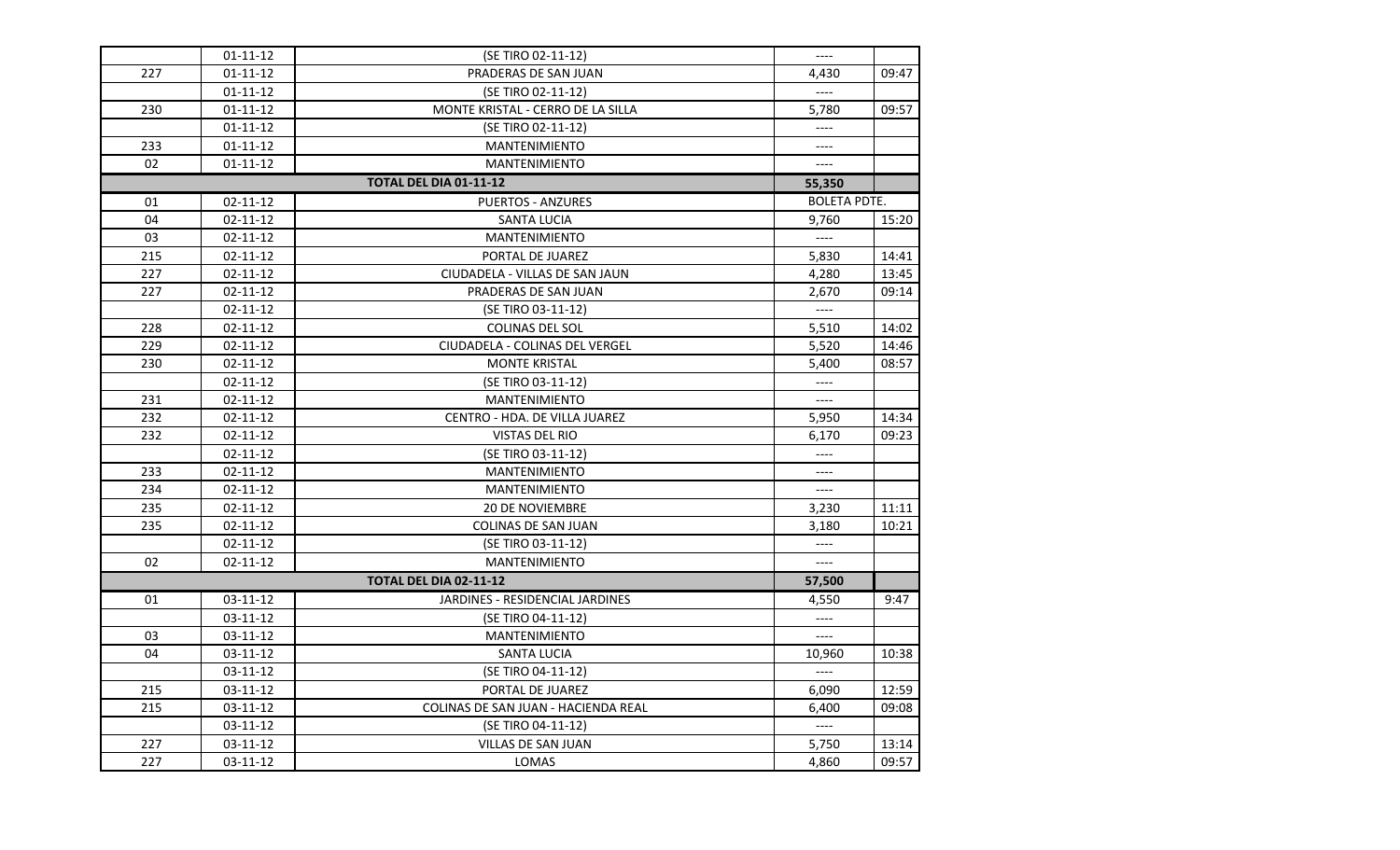|     | 03-11-12             | (SE TIRO 04-11-12)                                                | $---$               |       |
|-----|----------------------|-------------------------------------------------------------------|---------------------|-------|
| 228 | 03-11-12             | PRADERAS DE SAN ROQUE                                             | 5,290               | 14:03 |
|     | 03-11-12             | ZIRANDARO - LOS ARCOS                                             |                     |       |
| 229 | 03-11-12             | AMERICA UNIDA                                                     | 5,880               | 13:34 |
| 230 | 03-11-12             | <b>GARDENIAS</b>                                                  | 4,490               | 09:17 |
|     | 03-11-12             | (SE TIRO 04-11-12)                                                | $---$               |       |
| 231 | 03-11-12             | <b>MANTENIMIENTO</b>                                              | ----                |       |
| 232 |                      | <b>HACIENDA SAN BENITO</b>                                        |                     | 16:53 |
| 233 | 03-11-12<br>03-11-12 | <b>MANTENIMIENTO</b>                                              | 5,540<br>$---$      |       |
| 234 | 03-11-12             | <b>MANTENIMIENTO</b>                                              | ----                |       |
| 235 |                      |                                                                   |                     | 09:18 |
|     | 03-11-12<br>03-11-12 | COLINAS DE SAN JUAN<br>(SE TIRO 05-11-12)                         | 5,990<br>$---$      |       |
| 02  |                      |                                                                   | $---$               |       |
|     | 03-11-12             | <b>MANTENIMIENTO</b>                                              |                     |       |
|     |                      | <b>TOTAL DIA 03-11-12</b>                                         | 65,800              |       |
| 01  | $04 - 11 - 12$       | LAS LOMAS, SECTORES 1,2,3                                         | 4,200               | 09:40 |
|     | 04-11-12             | (SE TIRO 05-11-12)                                                | $---$               |       |
| 04  | 04-11-12             | SANTA LUCIA - LAGOS DE ZIRANDARO                                  | <b>BOLETA PDTE.</b> |       |
| 215 | $04 - 11 - 12$       | <b>VALLE DEL VIRREY</b>                                           | 5,990               | 09:14 |
| 227 | 04-11-12             | <b>FOMERREY 131</b>                                               | 3,780               | 09:21 |
|     | $04 - 11 - 12$       | (SE TIRO 05-11-12)                                                | $---$               |       |
| 229 | 04-11-12             | <b>COLINAS DE SAN JUAN</b>                                        | 5,610               | 12:12 |
| 229 | 04-11-12             | COLINAS DE SAN JUAN - HACIENDA REAL                               | 4,990               | 09:29 |
|     | 04-11-12             | (SE TIRO 05-11-12)                                                | $---$               |       |
| 230 | 04-11-12             | <b>COLINAS DE SAN JUAN</b>                                        | 4,980               | 12:49 |
| 232 | $04 - 11 - 12$       | COLINAS DE SAN JUAN                                               | 6,610               | 12:43 |
| 235 | 04-11-12             | <b>COLINAS DE SAN JUAN</b>                                        | 4,990               | 15:01 |
|     |                      | <b>TOTAL DIA 04-11-12</b>                                         | 41,150              |       |
| 01  | 05-11-12             | COLINAS DEL VERGEL - CIUDADELA                                    | 4,790               | 15:37 |
|     | 05-11-12             | PRIVADA LOS CYRANOS - PORTAL DE SAN ROQUE - MIRADOR DE LA MONTAÑA | $---$               |       |
| 03  | 05-11-12             | <b>MANTENIMIENTO</b>                                              | $---$               |       |
| 04  | 05-11-12             | <b>QUINTA LA SABINAS</b>                                          | 9,390               | 10:03 |
|     | 05-11-12             | (SE TIRO 06-11-12)                                                |                     |       |
| 215 | 05-11-12             | <b>VALLE DEL VIRREY</b>                                           | 5,360               | 09:44 |
|     | 05-11-12             | (SE TIRO 06-11-12)                                                |                     |       |
| 227 | $05 - 11 - 12$       | <b>MONTE VERDE</b>                                                | 5,160               | 09:43 |
|     | 05-11-12             | (SE TIRO 06-11-12)                                                | $---$               |       |
| 228 | $05 - 11 - 12$       | <b>FRANCISCO VILLA</b>                                            | 4,910               | 13:25 |
| 228 | 05-11-12             | <b>FUENTES DE JUAREZ</b>                                          | 4,850               | 18:09 |
| 229 | 05-11-12             | <b>SAN MIGUELITO</b>                                              | 5,530               | 14:57 |
| 230 | 05-11-12             | ANCON - HACIENDA DE JUAREZ                                        | 5,020               | 09:05 |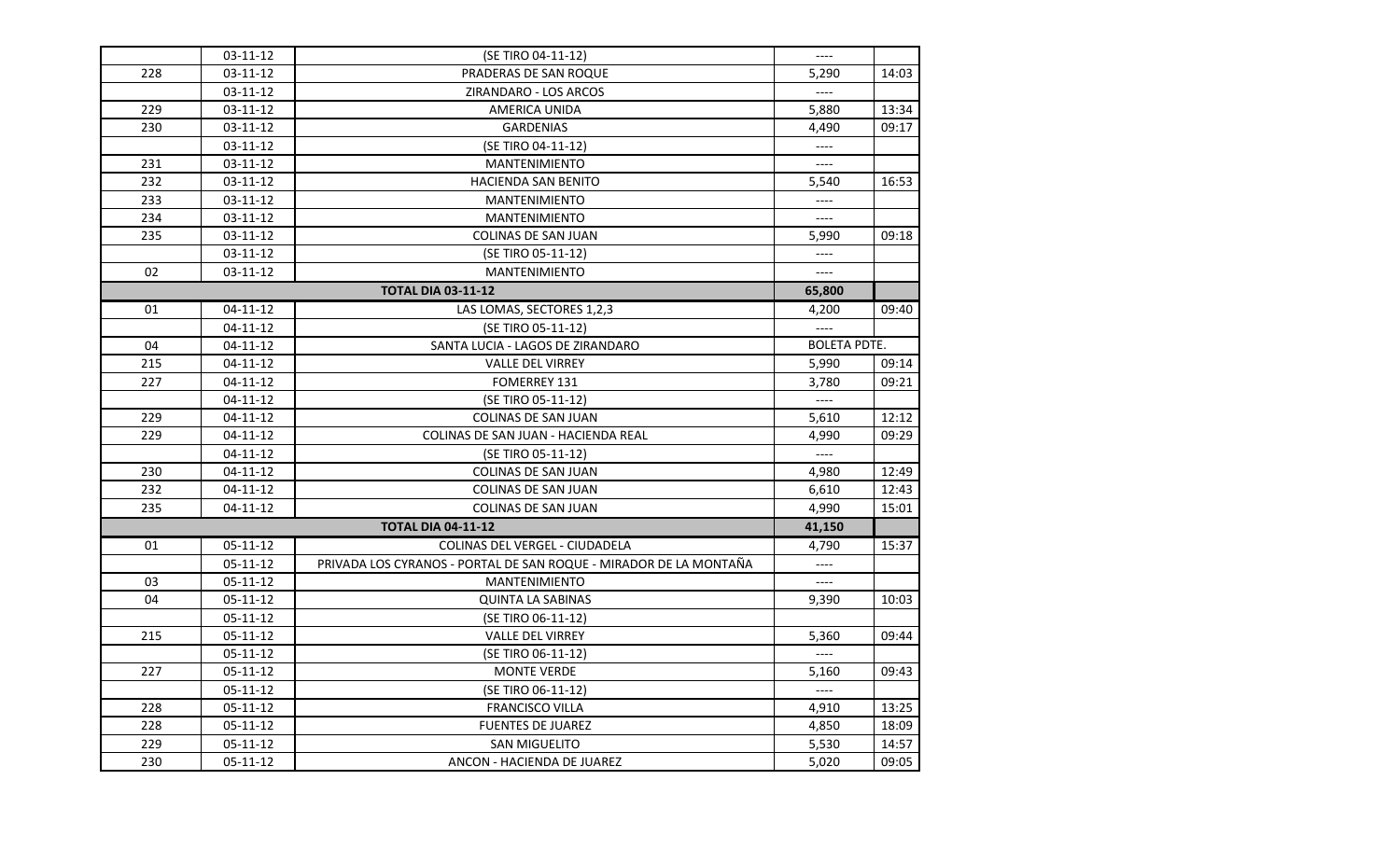|     | $05-11-12$     | (SE TIRO 06-11-12)                | $---$                    |       |
|-----|----------------|-----------------------------------|--------------------------|-------|
| 230 | 05-11-12       | <b>CENTRO</b>                     | 5,050                    | 13:27 |
| 231 | 05-11-12       | <b>MANTENIMIENTO</b>              |                          |       |
| 232 | 05-11-12       | PASEO DE LAS LOMAS                | 5,740                    | 12:55 |
| 232 | $05 - 11 - 12$ | PASEO DE LAS LOMAS                | 6,770                    | 10:47 |
|     | 05-11-12       | (SE TIRO 06-11-12)                | $---$                    |       |
| 233 | 05-11-12       |                                   | 4,710                    | 15:36 |
| 234 | 05-11-12       | <b>MANTENIMIENTO</b>              | $---$                    |       |
| 235 | 05-11-12       | <b>REAL DE SAN JOSE</b>           | 5,560                    | 13:57 |
|     |                | <b>TOTAL DIA 05-11-12</b>         | 72,840                   |       |
| 01  | 06-11-12       | PUNTA ESMERALDA                   | 3,790                    | 15:58 |
| 01  | 06-11-12       | PUNTA ESMERALDA - TERRANOVA       | 4,810                    | 09:28 |
|     | $06-11-12$     | (SE TIRO 07-11-12)                | $---$                    |       |
| 03  | 06-11-12       | <b>MANTENIMIENTO</b>              | $---$                    |       |
| 04  | 06-11-12       | <b>QUINTA LA SABINAS</b>          | 9,280                    | 18:10 |
| 215 | 06-11-12       | LAS LOMAS RESIDENCIAL - LOS REYES | 5,740                    | 16:11 |
| 215 | $06-11-12$     | PASEO DEL PRADO                   | 7,560                    | 08:31 |
|     | 06-11-12       | (SE TIRO 07-11-12)                |                          |       |
| 227 | 06-11-12       | <b>MONTE VERDE</b>                | 6,040                    | 08:23 |
|     | $06-11-12$     | (SE TIRO 07-11-12)                | $\overline{\phantom{a}}$ |       |
| 227 | 06-11-12       | <b>MONTE VERDE</b>                | 5,770                    | 15:43 |
| 228 | 06-11-12       | <b>FUENTES DE JUAREZ</b>          | 5,760                    | 13:59 |
| 228 | 06-11-12       | <b>MONTE VERDE</b>                | 4,400                    | 17:28 |
| 228 | 06-11-12       | <b>MONTE VERDE</b>                | 5,650                    | 08:30 |
|     | 06-11-12       | (SE TIRO 07-11-12)                |                          |       |
| 229 | 06-11-12       | AMERICA UNIDA - LOS REYES         | 4,480                    | 12:36 |
| 229 | 06-11-12       | <b>TERRANOVA</b>                  | 5,540                    | 09:53 |
|     | $06-11-12$     | (SE TIRO 07-11-12)                | $\qquad \qquad - - -$    |       |
| 230 | 06-11-12       | <b>GARZA Y GARZA</b>              | 4,390                    | 13:33 |
| 230 | 06-11-12       | <b>HECTOR CABALLERO</b>           | 5,170                    | 19:18 |
| 231 | 06-11-12       | <b>MANTENIMIENTO</b>              | $---$                    |       |
| 232 | 06-11-12       | <b>PASEO SANTA FE</b>             | 6,370                    | 16:26 |
| 232 | 06-11-12       | TERRANOVA                         | 5,970                    | 08:33 |
|     | 06-11-12       | (SE TIRO 07-11-12)                | $\overline{\phantom{a}}$ |       |
| 233 | $06-11-12$     | <b>INFONAVIT BENITO JUAREZ</b>    | 4,350                    | 09:03 |
|     | 06-11-12       | (SE TIRO 07-11-12)                | $---$                    |       |
| 234 | 06-11-12       | <b>MANTENIMIENTO</b>              | $---$                    |       |
| 235 | 06-11-12       | <b>REAL DE SAN JOSE</b>           | 6,010                    | 12:34 |
| 235 | 06-11-12       | REAL DE SAN JOSE                  | 4,260                    | 08:52 |
|     |                | <b>TOTAL DIA 06-11-12</b>         | 105,340                  |       |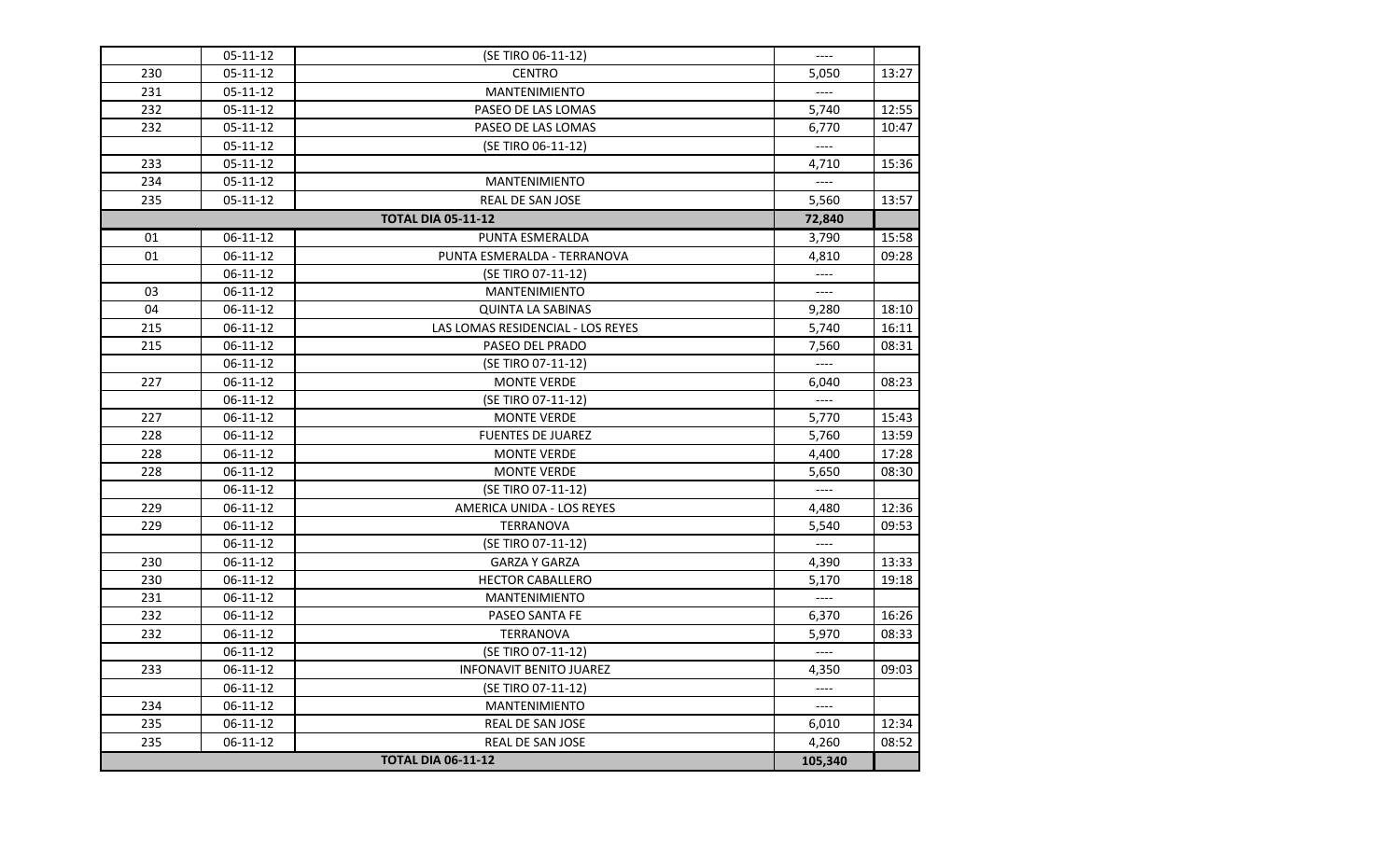| 01  | 07-11-12       | <b>CENTRO</b>                        | 4,850                    | 15:51 |
|-----|----------------|--------------------------------------|--------------------------|-------|
| 01  | $07-11-12$     | EX. HACIENDA EL ROSARIO              | 3.540                    | 21:49 |
| 03  | 07-11-12       | <b>MANTENIMIENTO</b>                 |                          |       |
| 04  | $07 - 11 - 12$ | PEDREGAL DE SANTA MONICA             | 10,730                   | 15:50 |
| 04  | $07 - 11 - 12$ | EX. HACIENDA EL ROSARIO              | 6,090                    | 20:14 |
| 215 | 07-11-12       | <b>SANTA MONICA</b>                  | 5,470                    | 13:22 |
| 215 | 07-11-12       | EX. HACIENDA EL ROSARIO              | 7,720                    | 22:50 |
| 227 | $07 - 11 - 12$ | <b>MONTE VERDE</b>                   | 5,050                    | 11:40 |
| 227 | 07-11-12       | <b>MONTE VERDE</b>                   | 4,660                    | 16:04 |
| 227 | 07-11-12       | PASEO DEL PRADO                      | 3,500                    | 20:47 |
| 228 | 07-11-12       | <b>MONTE VERDE</b>                   | 5,310                    | 13:16 |
| 228 | $07 - 11 - 12$ | EX. HACIENDA EL ROSARIO              | 4,720                    | 17:39 |
| 228 | $07 - 11 - 12$ | EX. HACIENDA EL ROSARIO              | 3,950                    | 21:27 |
| 229 | 07-11-12       | NACOZARY                             | 6,930                    | 14:56 |
| 229 | 07-11-12       | <b>NACOZARY</b>                      | 6,250                    | 20:11 |
| 230 | $07 - 11 - 12$ | <b>HECTOR CABALLERO</b>              | 5,490                    | 12:48 |
| 230 | 07-11-12       | <b>HECTOR CABALLERO</b>              | 6,000                    | 16:23 |
| 230 | 07-11-12       | <b>HECTOR CABALLERO</b>              | 5,280                    | 20:50 |
| 231 | $07-11-12$     | <b>MANTENIMIENTO</b>                 | $\overline{\phantom{a}}$ |       |
| 232 | $07 - 11 - 12$ | <b>TERRANOVA</b>                     | 6,260                    | 12:51 |
| 232 | 07-11-12       | <b>TERRANOVA</b>                     | 5,150                    | 18:13 |
| 232 | $07 - 11 - 12$ | <b>ENCINOS</b>                       | 5,390                    | 22:15 |
| 233 | 07-11-12       | <b>INFONAVIT BENITO JUAREZ</b>       | 4,900                    | 15:01 |
| 233 | $07 - 11 - 12$ | <b>INFONAVIT BENITO JUAREZ</b>       | 4,690                    | 10:05 |
|     | 07-11-12       | (SE TIRO 8-11-12)                    | $---$                    |       |
| 239 | 07-11-12       | <b>MANTENIMIENTO</b>                 | ----                     |       |
| 235 | 07-11-12       | <b>REAL DE SAN JOSE</b>              | 5,450                    | 15:03 |
|     |                | <b>TOTAL DIA 07-11-12</b>            | 127,380                  |       |
| 01  | 08-11-12       | <b>GARDENIAS - SAN MARCOS</b>        | 4,940                    | 13:24 |
| 01  | 08-11-12       | <b>SAN MARCOS</b>                    | 4,850                    | 19:09 |
| 01  | 08-11-12       | HACIENDA SAN JOSE                    | 3,610                    | 08:20 |
|     | 08-11-12       | (SE TIRO 09-11-12)                   | $---$                    |       |
| 04  | 08-11-12       | LOMAS DE SANTA MONICA - SANTA MONICA | 10,660                   | 15:04 |
| 04  | 08-11-12       | <b>TRINIDAD</b>                      | 9,420                    | 20:16 |
| 215 | 08-11-12       | RINCONADA DE SAN JUAN                | 5,390                    | 12:34 |
| 215 | 08-11-12       | RIVERAS DE LA MORENA                 | 5,020                    | 16:40 |
| 215 | 08-11-12       | VILLAS DE SAN JUAN                   | 7,100                    | 22:09 |
| 227 | 08-11-12       | PRADERAS DE SAN JUAN                 | 5,450                    | 11:54 |
| 227 | 08-11-12       | PRADERAS DE SAN JUAN                 | 5,020                    | 15:25 |
| 227 | 08-11-12       | PRADERAS DE SAN JUAN                 | 3,670                    | 08:24 |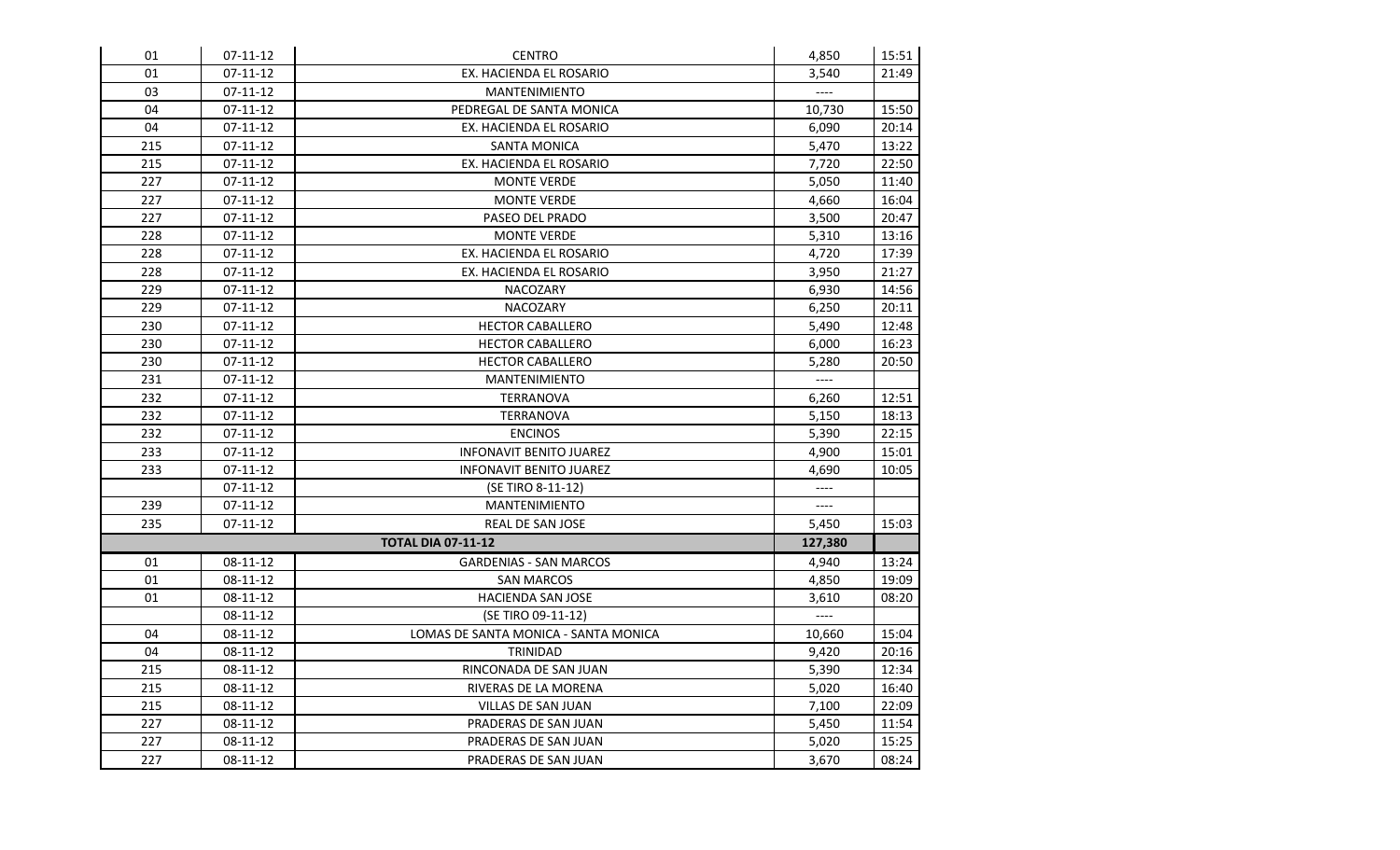|     | 08-11-12 | (SE TIRO 09-11-12)                      | $---$                    |       |
|-----|----------|-----------------------------------------|--------------------------|-------|
| 228 | 08-11-12 | <b>COAHUILA</b>                         | 7,990                    | 13:20 |
| 228 | 08-11-12 | COAHUILA                                | 5,490                    | 18:20 |
| 229 | 08-11-12 | NACOZARY                                | 5,150                    | 12:40 |
| 229 | 08-11-12 | <b>NACOZARY</b>                         | 4,970                    | 21:20 |
| 230 | 08-11-12 | SALVADOR CAHVEZ MORA                    | 5,330                    | 13:12 |
| 230 | 08-11-12 | SALVADOR CAHVEZ MORA                    | 5,490                    | 17:51 |
| 230 | 08-11-12 | <b>SAN ANTONIO</b>                      | 4,880                    | 09:12 |
| 230 | 08-11-12 | (SE TIRO 09-11-12)                      | $\cdots$                 |       |
| 232 | 08-11-12 | <b>ENCINOS (TERMINADA)</b>              | 6,260                    | 13:01 |
| 232 | 08-11-12 | VILLA LUZ - ANDA LUZ                    | 5,550                    | 18:11 |
| 233 | 08-11-12 | PRADERAS DE SAN JUAN                    | 5,560                    | 14:40 |
| 233 | 08-11-12 | PRADERAS DE SAN JUAN                    | 5,990                    | 08:31 |
|     | 08-11-12 | (SE TIRO 09-11-12)                      | $\qquad \qquad - - -$    |       |
| 235 | 08-11-12 | REAL DE SAN JOSE                        | 6,460                    | 12:33 |
| 235 | 08-11-12 | <b>REAL DE SAN JOSE</b>                 | 6,190                    | 18:08 |
|     |          | <b>TOTAL DIA 08-11-12</b>               | 140,440                  |       |
| 01  | 09-11-12 | SANTA MONICA 13VO. SECTOR               | 4,730                    | 12:45 |
| 01  | 09-11-12 | <b>SANTA MONICA</b>                     | 3,890                    | 17:58 |
| 01  | 09-11-12 | <b>HACIENDA SAN JOSE</b>                | 4,980                    | 10:21 |
|     | 09-11-12 | (SE TIRO 10-11-12)                      | $\overline{\phantom{a}}$ |       |
| 04  | 09-11-12 | <b>SANTA MONICA</b>                     | 10,160                   | 16:29 |
| 215 | 09-11-12 | VILLAS DE SAN JUAN                      | 5,120                    | 11:33 |
| 215 | 09-11-12 | VILLAS DE SAN JUAN                      | 4,210                    | 15:40 |
| 215 | 09-11-12 | VILLAS DE SAN JUAN - VILLAS DE SAN JOSE | 7,480                    | 22:45 |
| 227 | 09-11-12 | PRADERAS DE SAN JUAN                    | 5,280                    | 12:15 |
| 227 | 09-11-12 | PRADERAS DE SAN JUAN (TERMINADA)        | 5,030                    | 15:57 |
| 227 | 09-11-12 | <b>SAN ANTONIO</b>                      | 4,820                    | 21:26 |
| 228 | 09-11-12 | <b>COAHUILA</b>                         | 4,380                    | 11:34 |
| 228 | 09-11-12 | COAHUILA (TERMINADA)                    | 5,390                    | 16:38 |
| 229 | 09-11-12 | NACOZARY (TERMINADA)                    | 6,080                    | 12:31 |
|     | 09-11-12 | PASEO DEL ACUEDUCTO                     | $---$                    |       |
| 230 | 09-11-12 | <b>VALLE SUR</b>                        | 5,540                    | 15:21 |
| 230 | 09-11-12 | <b>ANZURES</b>                          | 4,900                    | 22:16 |
| 232 | 09-11-12 | SANTA MONICA SECTORES 10 Y 11           | 6,490                    | 13:04 |
| 232 | 09-11-12 | <b>TERRANOVA - ALCATRACES</b>           | 6,830                    | 22:13 |
| 233 | 09-11-12 | PRADERAS DE SAN JUAN                    | 5,650                    | 12:41 |
| 233 | 09-11-12 | PRADERAS DE SAN JUAN                    | 4,480                    | 08:44 |
| 235 | 09-11-12 | REAL DE SAN JOSE                        | 5,780                    | 12:14 |
| 235 | 09-11-12 | <b>REAL DE SAN JOSE</b>                 | 5,940                    | 09:58 |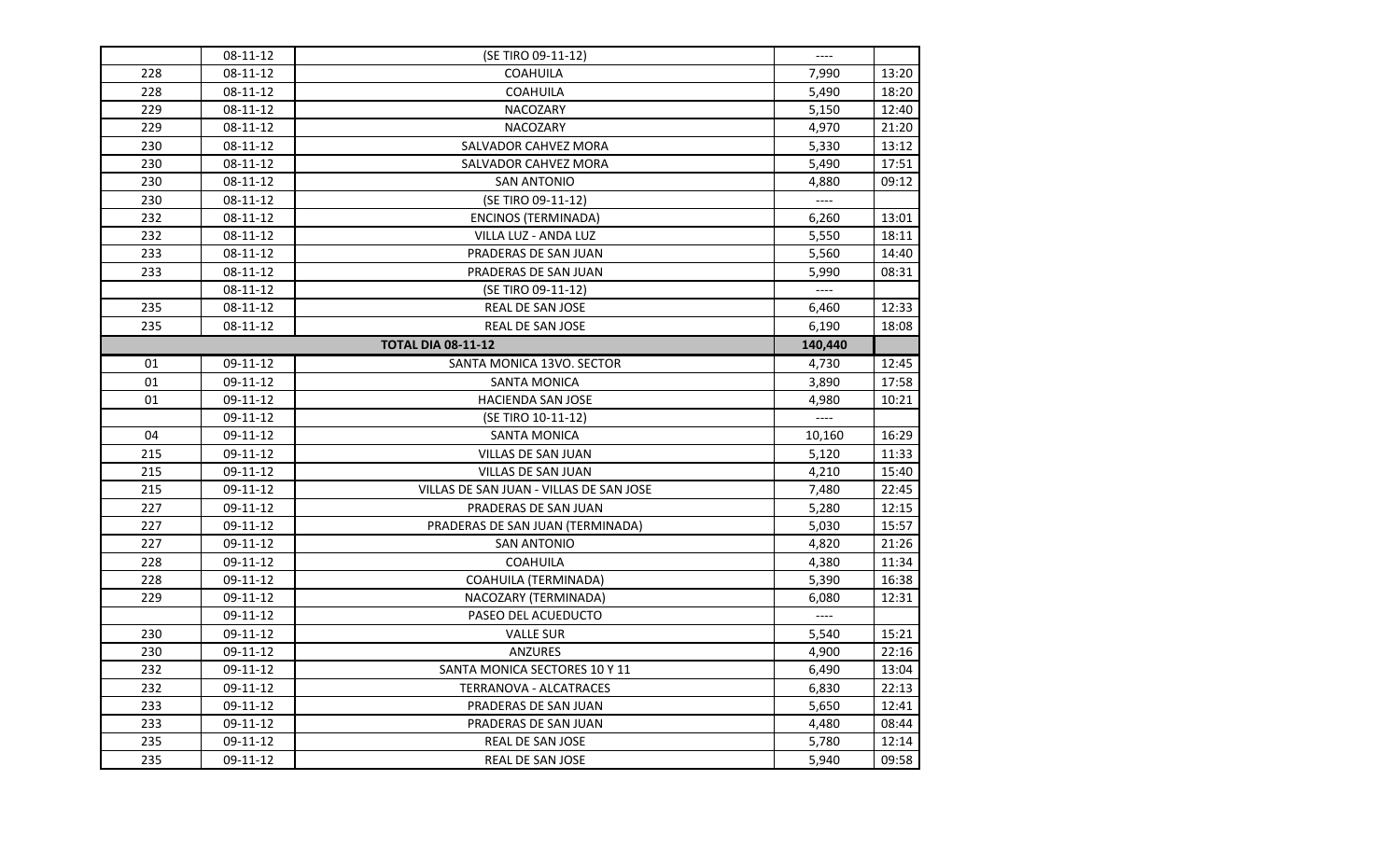|     | 09-11-12   | (SE TIRO 10-11-12)                                   | ----                     |       |
|-----|------------|------------------------------------------------------|--------------------------|-------|
| 03  | 09-11-12   | <b>MANTENIMIENTO</b>                                 |                          |       |
| 231 | 09-11-12   | <b>MANTENIMIENTO</b>                                 | $---$                    |       |
| 02  | 09-11-12   | <b>MANTENIMIENTO</b>                                 |                          |       |
| 234 | 09-11-12   | <b>MANTENIMIENTO</b>                                 | $---$                    |       |
|     |            | <b>TOTAL DIA 09-11-12</b>                            | 117,160                  |       |
| 01  | 10-11-2012 | <b>ANZURES - PUERTOS</b>                             | 4,610                    | 09:28 |
|     | 10-11-2012 | (SE TIRO 11-11-2012)                                 | $---$                    |       |
| 04  | 10-11-2012 | <b>SANTA MONICA</b>                                  | 9,460                    | 14:43 |
| 04  | 10-11-2012 | <b>SANTA MONICA</b>                                  | 9,510                    | 19:28 |
| 215 | 10-11-2012 | SIERRA VISTA                                         | 5,260                    | 13:17 |
| 215 | 10-11-2012 | ALCATRAZES (TERMINADA)                               | 6,040                    | 20:51 |
|     | 10-11-2012 | INFONAVIT LA REFORMA (FALTARON 2 CUADRAS)            | $\overline{\phantom{a}}$ |       |
| 227 | 10-11-2012 | <b>LAS QUINTAS - LOS HUERTOS</b>                     | 5,310                    | 12:37 |
| 227 | 10-11-2012 | <b>LAS QUINTAS - LOS HUERTOS</b>                     | 4,240                    | 17:01 |
| 228 | 10-11-2012 | COAHUILA - LAS MARGARITAS                            | 5,580                    | 13:01 |
| 228 | 10-11-2012 | <b>HACIENDA REAL</b>                                 | 4,050                    | 19:07 |
| 230 | 10-11-2012 | SALVADOR CHAVEZ MORA                                 | 4,110                    | 12:19 |
| 230 | 10-11-2012 | JARDINES - RESIDENCIAL JARDINES                      | 4,230                    | 19:44 |
| 232 | 10-11-2012 | <b>ACUEDUCTO</b>                                     | 4,970                    | 16:43 |
| 232 | 10-11-2012 | FRACCIONAMIENTO LAS LOMAS                            | 5,720                    | 22:08 |
| 233 | 10-11-2012 | <b>ZONA CENTRO</b>                                   | 5,760                    | 16:48 |
| 233 | 10-11-2012 | VILLAS DE SAN JOSE                                   | 6,500                    | 21:55 |
| 235 | 10-11-2012 | <b>SAN ANTONIO - BUROCRATAS</b>                      | 5,070                    | 18:31 |
| 235 | 10-11-2012 | <b>BLACONES DE ZIRANDARO</b>                         | <b>BOLETA EXTRAVIADA</b> |       |
|     |            | <b>TOTAL DIA 10-11-12</b>                            | 90,420                   |       |
| 01  | 11-11-2012 | <b>LOS PUERTOS</b>                                   | 4,370                    | 14:14 |
| 04  | 11-11-2012 | PASEO EL SABINAL - VILLAS DE ORIENTE                 | 7,180                    | 16:36 |
| 04  | 11-11-2012 | VILLAS DE SAN JOSE - SANTA LUCIA                     | 8,610                    | 23:57 |
| 215 | 11-11-2012 | <b>SIERRA VISTA</b>                                  | 6,010                    | 14:16 |
| 215 | 11-11-2012 | VILLAS DE LA HACIENDA                                | 5,260                    | 21:13 |
| 227 | 11-11-2012 | LA ESCONDIDA                                         | 4,850                    | 11:20 |
| 227 | 11-11-2012 | <b>SAN FRANCISCO</b>                                 | 3,520                    | 08:41 |
|     | 11-11-2012 | (SE TIRO 11-11-2012)                                 | $\overline{\phantom{a}}$ |       |
| 228 | 11-11-2012 | <b>INFONAVIT LA REFORMA</b>                          | 5,740                    | 11:27 |
| 228 | 11-11-2012 | <b>INFONAVIT LA REFORMA</b>                          | 4,860                    | 14:45 |
| 230 | 11-11-2012 | LOS VALLES                                           | 4,160                    | 13:02 |
| 230 | 11-11-2012 | LOS VALLES                                           | 4,610                    | 19:39 |
| 232 | 11-11-2012 | PRIVADA JARDIN RESIDENCIAL - AMPLIACION RANCHO VIEJO | 6,360                    | 14:22 |
| 232 | 11-11-2012 | AMPLIACION RANCHO VIEJO                              | 6,450                    | 19:02 |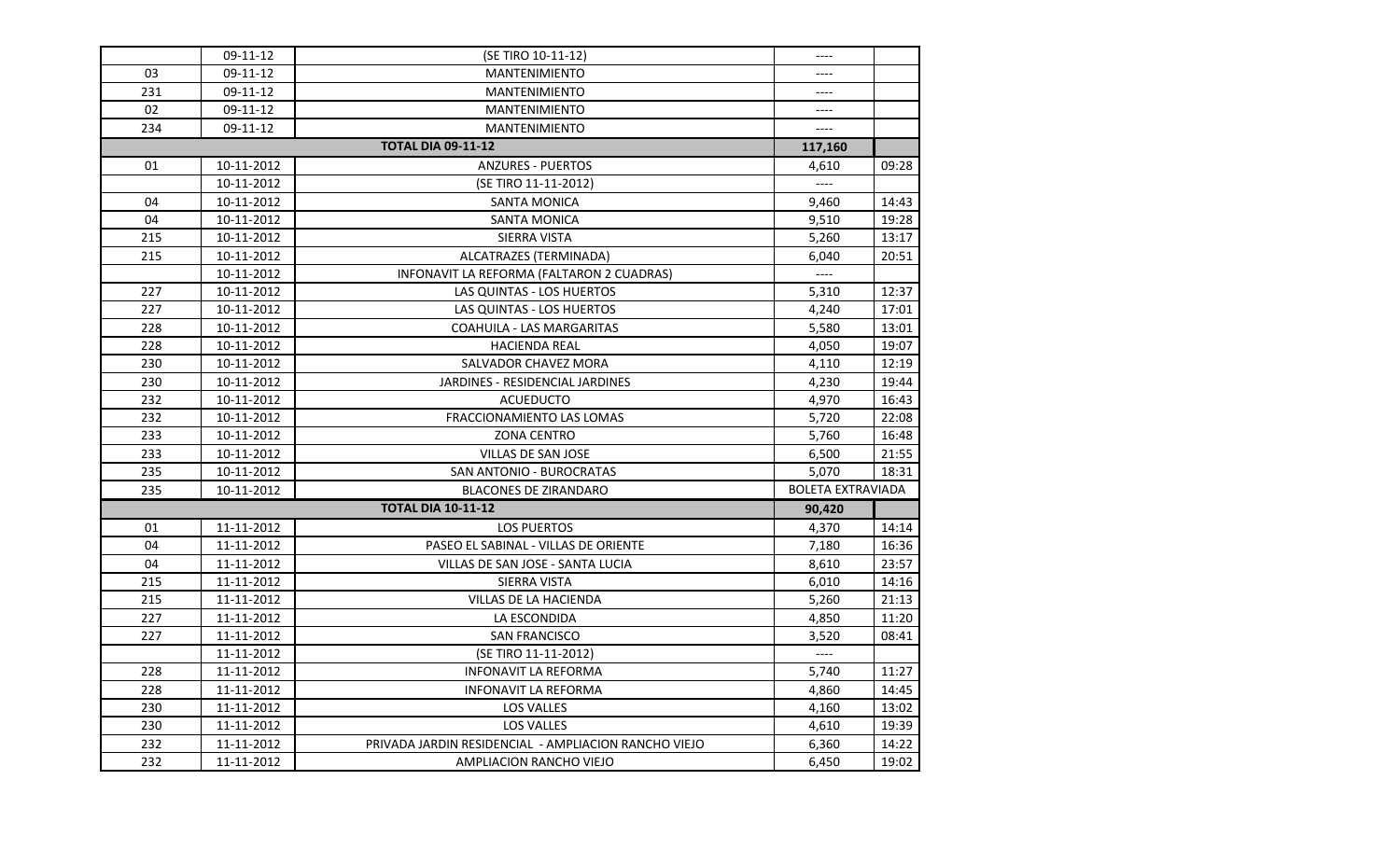| 233  | 11-11-2012 | ANCON - SANTA LUCIA                         | 5,670          | 14:42         |
|------|------------|---------------------------------------------|----------------|---------------|
| 235  | 11-11-2012 | ZIRANDARO                                   | 5,470          | 14:03         |
|      |            | <b>TOTAL DIA 11-11-12</b>                   | 83,120         |               |
| 01   | 12-11-2012 | EJIDO JUAREZ (TERMINADO)                    | 4,950          | 12:44         |
| 01   | 12-11-2012 | LOS PUERTOS (TERMINADO)                     | 3,310          | <b>218:20</b> |
| 04   | 12-11-2012 | <b>SANTA LUCIA</b>                          | 9,530          | 16:44         |
| 04   | 12-11-2012 | SANTA LUCIA (TERMINADO)                     | <b>NO TIRO</b> |               |
| 215  | 12-11-2012 | LOS COMETAS                                 | 5,020          | 13:28         |
| 237  | 12-11-2012 | <b>SAN FRANCISCO</b>                        | 5,520          | 13:25         |
| 227  | 12-11-2012 | <b>SAN FRANCISCO</b>                        | 3,470          | 16:46         |
| 227  | 12-11-2012 | PASEO SANTA FE                              | 3,630          | 21:42         |
| 228  | 12-11-2012 | COLINAS DEL SOL (TERMINADO)                 | 5,240          | 12:49         |
| 228  | 12-11-2012 | <b>HACIENDA REAL</b>                        | 3,680          | 22:08         |
| 228  | 12-11-2012 | LAS MARGARITAS                              | 4,780          | 18:02         |
| 229  | 12-11-2012 | LOS REGUILETES                              | 6,470          | 15:34         |
| 229  | 12-11-2012 | LOS REGUILETES - VALLE DEL REAL (TERMINADO) | 4,290          | 22:57         |
| 230  | 12-11-2012 | <b>HECTOR CABALLERO</b>                     | 5,360          | 11:46         |
| 230  | 12-11-2012 | <b>HECTOR CABALLERO</b>                     | 5,420          | 16:24         |
| 230  | 12-11-2012 | <b>INFONAVIT FRANCISCO VILLA</b>            | 5,240          | 22:50         |
| 232  | 12-11-2012 | <b>CENTRO - GARZA Y GARZA</b>               | 5,690          | 14:42         |
| 232  | 12-11-2012 | <b>INFONAVIT BENITO JUAREZ</b>              | 6,060          | 21:09         |
| 2333 | 12-11-2012 | <b>VALLE SUR</b>                            | 5,770          | 13:15         |
| 2333 | 12-11-2012 | <b>VALLE SUR</b>                            | 4,820          | 18:27         |
| 235  | 12-11-2012 | <b>COLINAS DE SAN JUAN</b>                  | 5,140          | 13:52         |
| 235  | 12-11-2012 | <b>COLINAS DE SAN JUAN</b>                  | 2,940          | 17:59         |
| 235  | 12-11-2012 | VISTAS DEL RIO                              | 5,710          | 08:43         |
|      | 12-11-2012 | (SE TERMINO 13-11-12)                       | $---$          |               |
| 03   | 12-11-2012 | <b>MANTENIMIENTO</b>                        | ----           |               |
| 231  | 12-11-2012 | <b>MANTENIMIENTO</b>                        | ----           |               |
| 234  | 12-11-2012 | <b>MANTENIMIENTO</b>                        | ----           |               |
| 02   | 12-11-2012 | <b>MANTENIMIENTO</b>                        | $---$          |               |
|      |            | <b>TOTAL DIA 12-11-12</b>                   | 112,040        |               |
| 01   | 13-11-2012 | EX. HACIENDA EL ROSARIO                     | 3,980          | 15:00         |
| 04   | 13-11-2012 | LOMAS DE STA. MONICA                        | 8,570          | 12:50         |
| 04   | 13-11-2012 | <b>SANTA LUCIA</b>                          | 8,860          | 19:47         |
| 227  | 13-11-2012 | <b>SAN FRANCISCO</b>                        | 3,940          | 12:59         |
| 227  | 13-11-2012 | <b>AMPLIACION MONTE KRISTAL</b>             | 3,190          | 18:57         |
| 228  | 13-11-2012 | <b>MARGARITAS</b>                           | 5,460          | 13:45         |
| 228  | 13-11-2012 | <b>COAHUILA</b>                             | 3,630          | 18:53         |
| 229  | 13-11-2012 | <b>TERRANOVA</b>                            | 4,960          | 12:33         |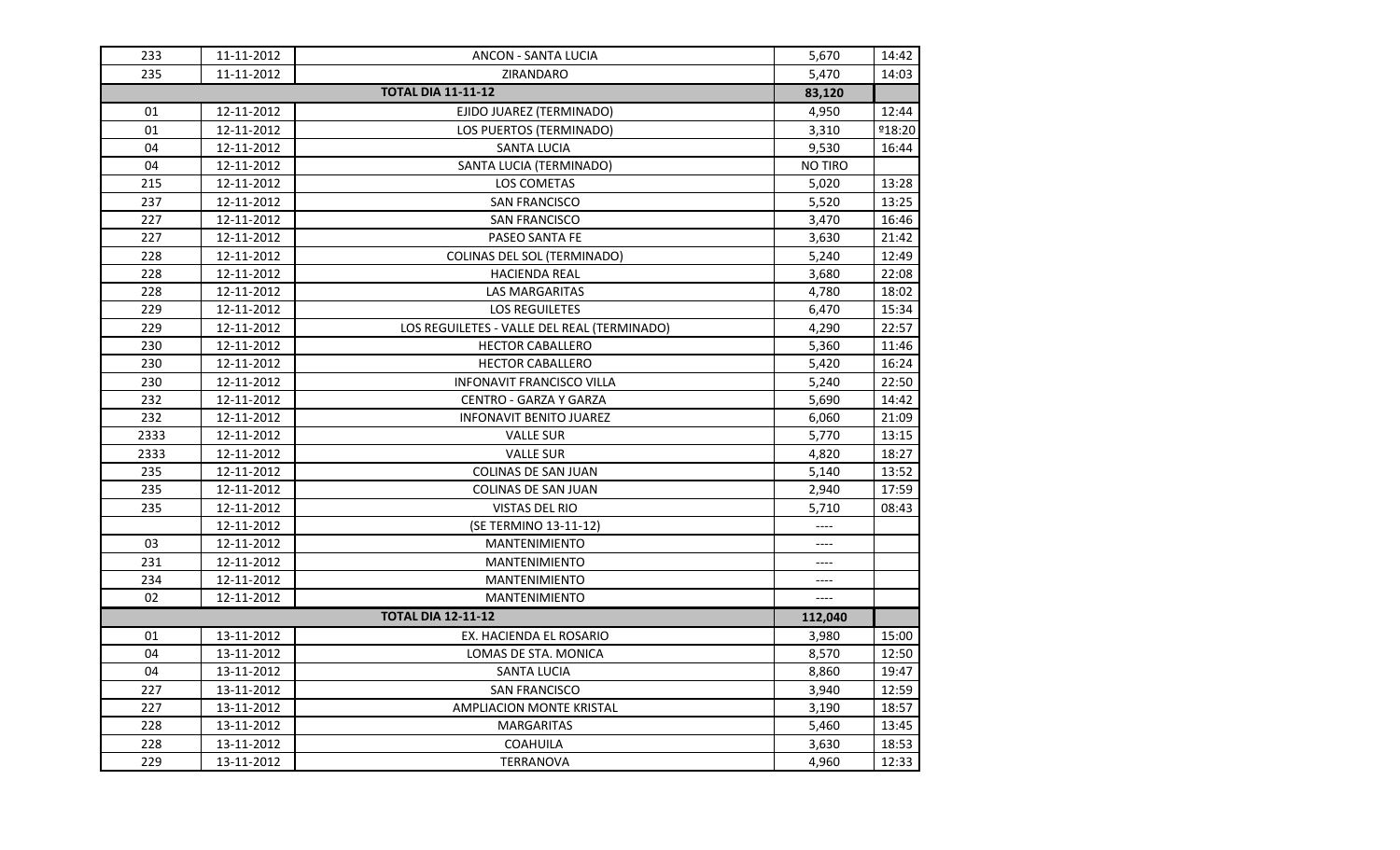| 229 | 13-11-2012     | <b>TERRANOVA</b>                          | 3,690                    | 22:29 |
|-----|----------------|-------------------------------------------|--------------------------|-------|
| 229 | 13-11-2012     | <b>TERRANOVA</b>                          | 3,850                    | 18:08 |
| 230 | 13-11-2012     | <b>NACOZARY</b>                           | 6,370                    | 13:36 |
| 230 | 13-11-2012     | NACOZARY                                  | 4,130                    | 19:21 |
| 232 | 13-11-2012     | <b>INFONAVIT BENITO JUAREZ</b>            | 6,180                    | 15:17 |
| 232 | 13-11-2012     | PORTAL DE JUAREZ                          | 5,470                    | 22:31 |
| 233 | 13-11-2012     | <b>VALLE SUR</b>                          | 5,340                    | 16:34 |
| 233 | 13-11-2012     | HACIENDA DE VILLA JUAREZ                  | 3,800                    | 21:40 |
| 235 | 13-11-2012     | COLINAS DE SAN JUAN                       | 5,460                    | 15:27 |
| 235 | 13-11-2012     | <b>COLINAS DE SAN JUAN</b>                | 2,460                    | 20:52 |
|     |                | <b>TOTAL DIA 13-11-12</b>                 | 89,340                   |       |
| 01  | 14-11-12       | EX. HACIENDA EL ROSARIO                   | 4,650                    | 16:43 |
| 01  | 14-11-12       | EX. HACIENDA EL ROSARIO                   | 4,740                    | 11:26 |
|     | 14-11-12       | (SE TIRO 15-11-12)                        | $\overline{\phantom{a}}$ |       |
| 04  | 14-11-12       | SANTA MONICA DEL 12VO. AL 14VO. SECTOR    | 9,800                    | 16:31 |
|     | 14-11-12       | (SE TIRO 15-11-12)                        | $---$                    |       |
| 215 | 14-11-12       | HACIENDA DE VILLA JUAREZ                  | 5,600                    | 22:22 |
| 227 | 14-11-12       | <b>16 DE SEPTIEMBRE</b>                   | 5,210                    | 13:50 |
| 227 | 14-11-12       | ARBOLEDAS DE SAN ROQUE                    | 6,270                    | 17:07 |
| 228 | 14-11-12       | <b>COAHUILA</b>                           | 5,040                    | 15:27 |
| 228 | 14-11-12       | <b>PASEO DEL PRADO</b>                    | 5,670                    | 11:45 |
|     | 14-11-12       | (SE TIRO 15-11-12)                        | $---$                    |       |
| 229 | 14-11-12       | <b>GARDENIAS 1ER. SECTOR</b>              | 6,290                    | 16:05 |
| 229 | 14-11-12       | <b>TERRANOVA - SAN MARCOS</b>             | 6,600                    | 09:45 |
|     | 14-11-12       | (SE TIRO 15-11-12)                        |                          |       |
| 230 | 14-11-12       | <b>NACOZARY</b>                           | 5,030                    | 14:58 |
| 230 | 14-11-12       | LOMAS DE LOS NARANJOS                     | 3,810                    | 09:28 |
|     | 14-11-12       | (SE TIRO 15-11-12)                        | $\cdots$                 |       |
| 232 | 14-11-12       | <b>QUINTA LAS SABINAS</b>                 | 4,440                    | 16:08 |
| 233 | $14 - 11 - 12$ | VISTAS DEL RIO                            | 6,520                    | 16:57 |
| 233 | 14-11-12       | <b>VISTAS DEL RIO</b>                     | 5,000                    | 22:25 |
| 235 | 14-11-12       | COLINAS DE SAN JUAN                       | 5,790                    | 16:29 |
|     |                | <b>TOTAL DIA 14-11-12</b>                 | 90,460                   |       |
| 01  | 15-11-12       | EX. HACIENDA EL ROSARIO - PASEO DEL PRADO | 3,820                    | 18:35 |
| 215 | 15-11-12       | <b>COMETAS</b>                            | 3,730                    | 19:48 |
| 215 | 15-11-12       | <b>COMETAS</b>                            | 6,350                    | 14:47 |
| 227 | 15-11-12       | ARBOLEDAS DE LOS NARANJOS                 | 5,380                    | 13:03 |
| 227 | 15-11-12       | ARBOLEDAS DE LOS NARANJOS                 | 5,780                    | 19:33 |
| 229 | 15-11-12       | PUNTA ESMERALDA                           | 4,690                    | 21:56 |
| 230 | $15 - 11 - 12$ | LOMAS DE LOS NARANJOS                     | 4,700                    | 18:11 |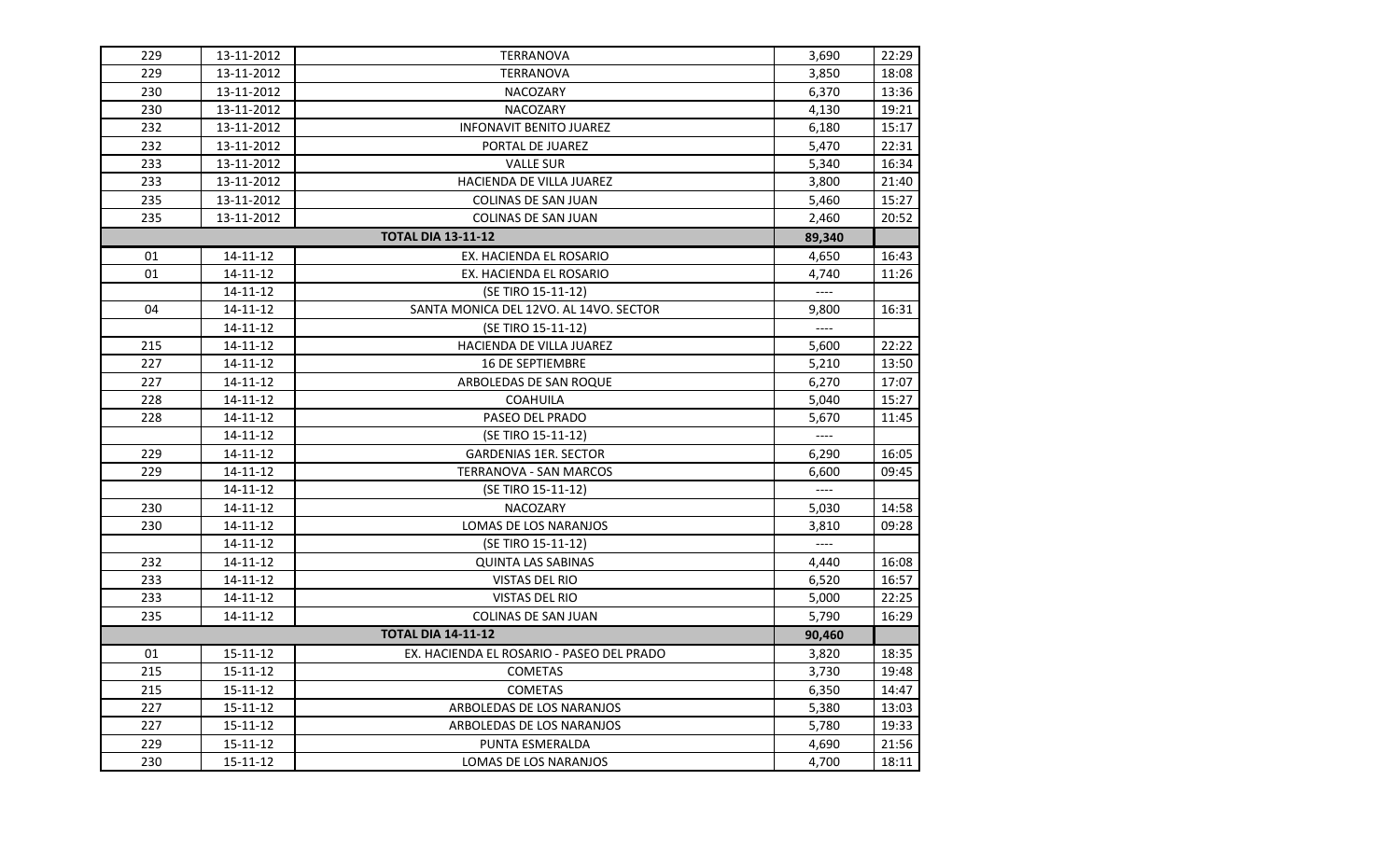| 232 | 15-11-12       | SANTA LIDIA - ISMAEL FLORES            | 6,470                    | 12:11 |
|-----|----------------|----------------------------------------|--------------------------|-------|
|     | 15-11-12       | <b>QUINTA LAS SABINAS</b>              |                          |       |
| 233 | 15-11-12       | <b>VISTAS DEL RIO</b>                  | 10,830                   | 15:03 |
| 235 | $15 - 11 - 12$ | <b>COLINAS DE SAN JUAN</b>             | 6,840                    | 15:32 |
| 04  | $15 - 11 - 12$ | <b>SANTA MONICA</b>                    | (NO TIRO)                |       |
|     |                | <b>TOTAL DIA 15-11-12</b>              | 58,590                   |       |
| 01  | 16-11-12       | PASEO DEL PRADO                        | 4,680                    | 13:51 |
| 04  | 16-11-12       | <b>SANTA MONICA</b>                    | 6,960                    | 13:25 |
| 04  | 16-11-12       | SANTA MONICA DEL 1ER AL 6TO. SECTOR    | 8,780                    | 10:41 |
|     | 16-11-12       | (SE TIRO 17-11-12)                     | $---$                    |       |
| 215 | 16-11-12       | <b>COMETAS - GARDENIAS 2DO. SECTOR</b> | 5,790                    | 14:01 |
| 215 | 16-11-12       | LAS HACIENDAS DE SAN JOSE              | 5,960                    | 18:51 |
| 215 | 16-11-12       | PRADERAS DE SAN JUAN                   | 6,650                    | 00:29 |
|     | $16 - 11 - 12$ | (SE TIRO 17-11-12)                     | $---$                    |       |
| 227 | 16-11-12       | <b>REAL DE SAN JOSE</b>                | 5,330                    | 13:07 |
| 227 | 16-11-12       | REAL DE SAN JOSE                       | 5,570                    | 16:43 |
| 227 | $16 - 11 - 12$ | REAL DE SAN JOSE                       | 7,100                    | 22:18 |
| 229 | 16-11-12       | MONTE KRISTAL 4TO. SECTOR              | 6,150                    | 13:29 |
| 229 | 16-11-12       | <b>ANZURES</b>                         | 6,010                    | 20:50 |
| 230 | 16-11-12       | ARBOLEDAS DE LOS NARANJOS              | 5,030                    | 13:43 |
|     | 16-11-12       | AMPLIACION RANCHO VIEJO                | $---$                    |       |
| 230 | 16-11-12       | REAL DE SAN JOSE                       | 6,570                    | 21:09 |
| 232 | $16 - 11 - 12$ | <b>QUINTA LAS SABINAS</b>              | 6,990                    | 12:56 |
|     | $16 - 11 - 12$ | LAS LOMAS RESIDENCIAL                  | $\overline{\phantom{a}}$ |       |
| 232 | $16 - 11 - 12$ | LAS LOMAS RESIDENCIAL                  | 5,390                    | 19.25 |
| 233 | $16 - 11 - 12$ | <b>VISTAS DEL RIO</b>                  | 6,540                    | 13:36 |
| 233 | $16 - 11 - 12$ | PRADERAS DE SAN JUAN                   | 6,880                    | 09:15 |
| 235 | 16-11-12       | <b>CENTRO</b>                          | 6,130                    | 11:57 |
| 235 | 16-11-12       | CENTRO - RIVERAS DE SANTA MARIA        | 5,350                    | 19:47 |
| 02  | 16-11-12       | MANTENIMIENTO                          | $---$                    |       |
| 03  | 16-11-12       | <b>MANTENIMIENTO</b>                   | $---$                    |       |
| 228 | $16 - 11 - 12$ | <b>MANTENIMIENTO</b>                   | $---$                    |       |
| 231 | $16 - 11 - 12$ | <b>MANTENIMIENTO</b>                   | ----                     |       |
| 233 | $16 - 11 - 12$ | <b>MANTENIMIENTO</b>                   | $---$                    |       |
| 234 | $16 - 11 - 12$ | <b>MANTENIMIENTO</b>                   | ----                     |       |
|     |                | <b>TOTAL DIA 16-11-12</b>              | 117,860                  |       |
| 01  | 17-11-12       | <b>FOMERREY 131</b>                    | 4,840                    | 16:08 |
| 04  | 17-11-12       | SANTA MONICA DEL 6TO. AL 12VO. SECTOR  | 10,220                   | 17:39 |
| 215 | 17-11-12       | <b>HACIENDA SAN JOSE</b>               | 5,030                    | 12:10 |
| 215 | 17-11-12       | SIERRA VISTA - SIERRA DORADA           | 4,900                    | 18:22 |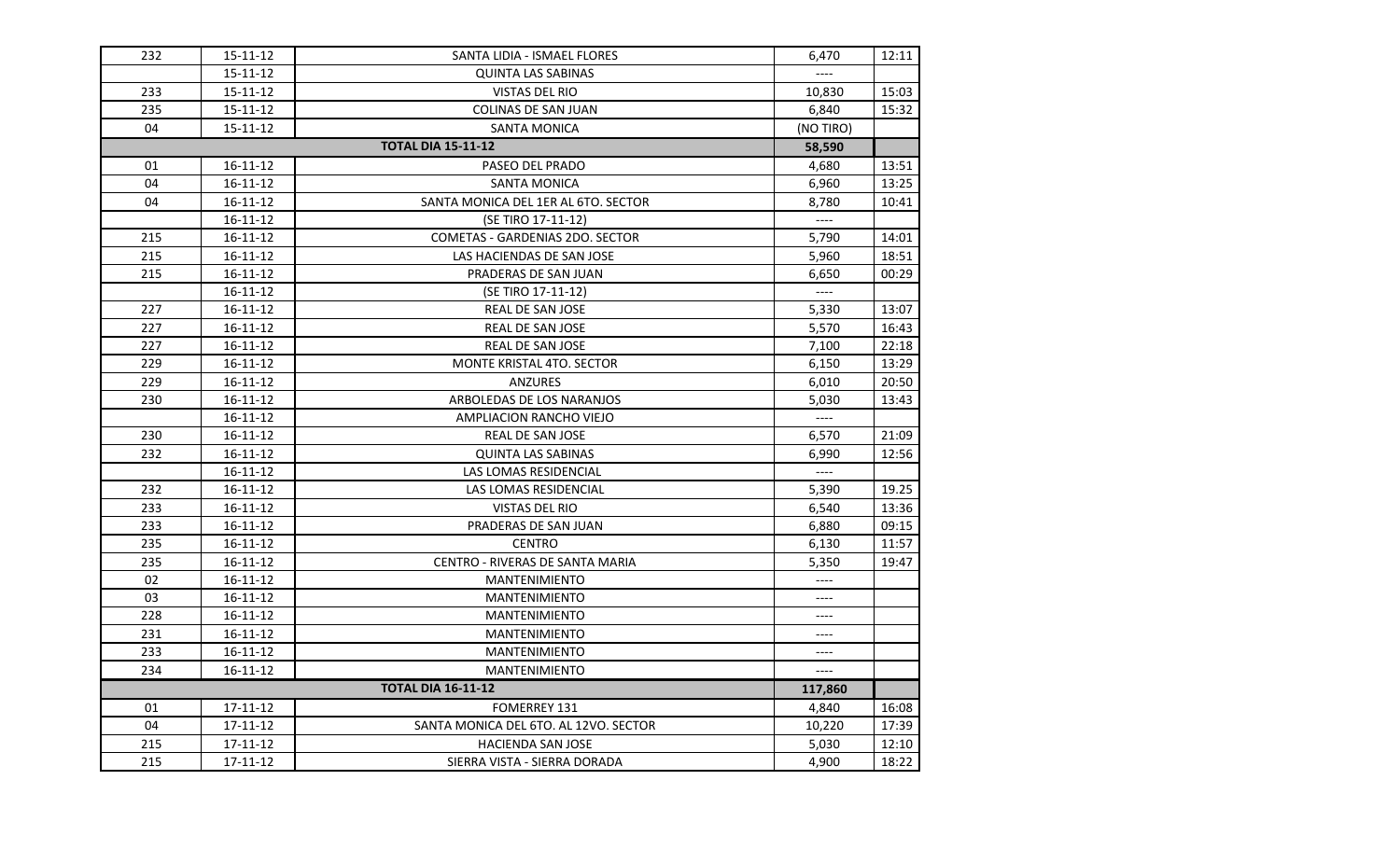| 227 | 17-11-12 | MONTE KRISTAL 2DO. SECTOR                   | 6,720                    | 12:45 |
|-----|----------|---------------------------------------------|--------------------------|-------|
| 227 | 17-11-12 | URBI VILLA DEL REAL                         | 4,500                    | 18:04 |
| 229 | 17-11-12 | SALVADOR CHAVEZ MORA                        | 5,920                    | 12:05 |
| 230 | 17-11-12 | RESIDENCIAL JARDINES - JARDINES DE LA SILLA | 5,880                    | 14:47 |
|     | 17-11-12 | AMPLIACION RANCHO VIEJO                     | $\overline{\phantom{a}}$ |       |
| 232 | 17-11-12 | LOS REYES - BUROCRATAS DE GUADALUPE         | 5,010                    | 15:44 |
| 233 | 17-11-12 | PRADERAS DE SAN JUAN                        | 7,710                    | 16:13 |
| 235 | 17-11-12 | <b>MONTE VERDE</b>                          | 5,890                    | 15:59 |
| 215 | 17-11-12 | RIVERAS DE LA MORENA                        | 8,940                    | 09:26 |
|     | 17-11-12 | RINCONADA DE SAN JUAN                       | $---$                    |       |
| 227 | 17-11-12 | URBI VILLA DEL REAL (SE TIRO 18-11-12)      | 2,750                    | 09:23 |
| 229 | 17-11-12 | <b>LOS PUERTOS</b>                          | 6,420                    | 18:36 |
| 232 | 17-11-12 | <b>FUENTES DE JUAREZ</b>                    | 7,890                    | 22:36 |
| 233 | 17-11-12 | LOMAS DE JUAREZ                             | 4,880                    | 21:54 |
|     |          | <b>TOTAL DIA 17-11-12</b>                   | 97,500                   |       |
| 01  | 18-11-12 | FOMERREY 131 - 20 DE NOVIEMBRE              | 4,410                    | 12:51 |
| 215 | 18-11-12 | SIERRA VISTA - SIERRA DORADA                | 5,260                    | 15:44 |
|     | 18-11-12 | VILLAS DE LA HACIENDA                       | $---$                    |       |
| 227 | 18-11-12 | <b>MONTE KRISTAL 1ER. SECTOR</b>            | 5,770                    | 15:11 |
| 229 | 18-11-12 | <b>VALLE DEL VIRREY</b>                     | 5,580                    | 13:28 |
| 230 | 18-11-12 | PRIVADA JARDIN RESIDENCIAL                  | 4,250                    | 14:58 |
|     | 18-11-12 | JARDINES DE LA SILLA                        | $\qquad \qquad - - -$    |       |
| 232 | 18-11-12 | VILLAS DE SAN JOSE                          | 8,070                    | 15:43 |
| 233 | 18-11-12 | PRADERAS DE SAN JUAN                        | 5,880                    | 09:20 |
|     | 18-11-12 | (SE TIRO 19-11-12)                          | $\overline{\phantom{a}}$ |       |
| 233 | 18-11-12 | PRADERAS DE SAN JUAN                        | 7,440                    | 14:07 |
| 235 | 18-11-12 | <b>MONTE VERDE</b>                          | 5,720                    | 13:11 |
| 230 | 18-11-12 | RINCONADA DE SAN JUAN - VILLAS DE SAN JOSE  | 6,610                    | 20:24 |
|     |          | <b>TOTAL DIA 18-11-12</b>                   | 58,990                   |       |
| 01  | 19-11-12 | <b>INFONAVIT BENITO JUAREZ</b>              | 4,920                    | 11:05 |
| 01  | 19-11-12 | <b>INFONAVIT BENITO JUAREZ</b>              | 4,870                    | 17:31 |
| 215 | 19-11-12 | GARZA Y GARZA - FRANCISCO VILLA             | 6,350                    | 13:32 |
| 227 | 19-11-12 | PASEO SANTA FE                              | 4,860                    | 12:28 |
| 227 | 19-11-12 | PASEO SANTA FE                              | 5,910                    | 16:49 |
| 227 | 19-11-12 | PASEO SANTA FE                              | 6,150                    | 10:48 |
|     | 19-11-12 | (SE TIRO 20-11-12)                          | $\cdots$                 |       |
| 230 | 19-11-12 | <b>SAN MIGUELITO</b>                        | 6,790                    | 12:12 |
| 230 | 19-11-12 | <b>SAN MIGUELITO</b>                        | 6,790                    | 16:30 |
| 232 | 19-11-12 | <b>CENTRO - GARZA Y GARZA</b>               | 7,430                    | 20:00 |
| 233 | 19-11-12 | PRADERAS DE SAN JUAN                        | 6,840                    | 15:01 |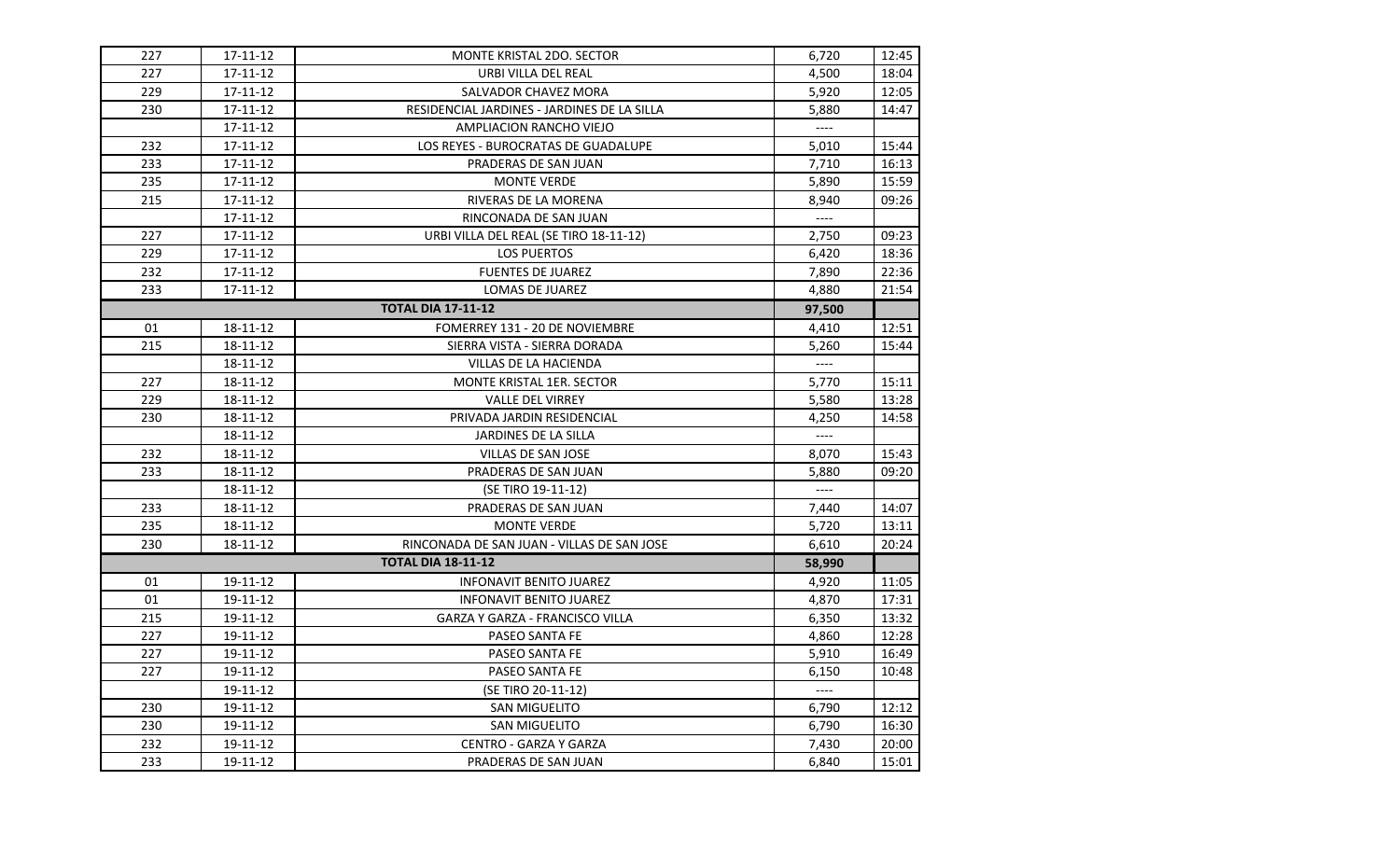| 235 | 19-11-12       | <b>MONTE VERDE</b>                         | 4,860                    | 13:38 |
|-----|----------------|--------------------------------------------|--------------------------|-------|
| 235 | 19-11-12       | <b>MONTE VERDE</b>                         | 5,920                    | 08:43 |
|     | 19-11-12       | (SE TIRO 20-11-12)                         | $---$                    |       |
| 215 | 19-11-12       | VILLAS DE SAN JOSE                         | 8,910                    | 20:46 |
| 227 | 19-11-12       | <b>ENCINOS</b>                             | 7,060                    | 12:12 |
| 230 | 19-11-12       | <b>ENCINOS</b>                             | 5,510                    | 21:13 |
|     |                | <b>TOTAL DIA 19-11-12</b>                  | 93,170                   |       |
| 01  | 20-11-12       | QUINTA LAS SABINAS - LAS LOMAS RESIDENCIAL | 4,520                    | 13:31 |
| 01  | 20-11-12       | LAS LOMAS RESIDENCIAL                      | 4,830                    | 19:56 |
| 04  | 20-11-12       | <b>ARCADIA</b>                             | 6,690                    | 20:34 |
| 215 | 20-11-12       | <b>SANTA LUCIA</b>                         | 6,400                    | 12:30 |
| 215 | 20-11-12       | <b>SANTA LUCIA</b>                         | 8,050                    | 18:21 |
| 227 | 20-11-12       | PASEO SANTA FE                             | 6,460                    | 15:31 |
| 230 | 20-11-12       | EJIDO LOS NARANJOS - ACUEDUCTO             | 6,270                    | 13:35 |
| 230 | 20-11-12       | ACUEDUCTO Y NACOZARY                       | 7,030                    | 19:43 |
| 232 | 20-11-12       |                                            | 7,690                    | 14:08 |
| 235 | 20-11-12       | <b>COLINAS DE SAN JUAN</b>                 | 6,470                    | 15:13 |
| 215 | 20-11-12       | SANTA LUCIA - VILLAS DE ORIENTE            | 6,410                    | 08:44 |
|     | 20-11-12       | (SE TIRO 21-11-12)                         | $\overline{\phantom{a}}$ |       |
| 227 | 20-11-12       | VILLA LUZ - PASEO ANDA LUCIA               | 6,270                    | 08:38 |
|     | 20-11-12       | (SE TIRO 21-11-12)                         |                          |       |
| 230 | 20-11-12       | LOMAS DE JUAREZ - HACIENDA REAL            | 5,860                    | 08:29 |
|     | 20-11-12       | (SE TIRO 21-11-12)                         | $---$                    |       |
| 232 | 20-11-12       | <b>LOS HUERTOS</b>                         | 7,710                    | 20:39 |
| 233 | 20-11-12       | VILLAS DE SAN JOSE                         | 6,800                    | 19:10 |
| 233 | 20-11-12       | VILLAS DE SAN JOSE                         | 7,250                    | 08:53 |
|     | 20-11-12       | (SE TIRO 21-11-12)                         | $---$                    |       |
| 235 | 20-11-12       | QUINTA LAS SABINAS - COLINAS DE SAN JUAN   | 7,060                    | 08:32 |
|     |                | <b>TOTAL DIA 20-11-12</b>                  | 111,770                  |       |
| 01  | $21 - 11 - 12$ | <b>VALLE SUR</b>                           | 4,800                    | 15:18 |
| 03  | 21-11-12       | <b>REGUILETES</b>                          | 9,280                    | 14:55 |
| 04  | 21-11-12       | ARCADIA Y LA TRINIDAD                      | 9,810                    | 15:56 |
| 04  | 21-11-12       | LA TRINIDAD                                | 10,440                   | 11:00 |
| 215 | 21-11-12       | (SE TIRO 22-11-12)                         |                          |       |
| 215 | $21 - 11 - 12$ |                                            | 5,180                    | 15:39 |
| 227 | $21 - 11 - 12$ | <b>LOS HUERTOS</b>                         | 6,100                    | 12:56 |
| 230 | $21 - 11 - 12$ | HEROE DE NACOZARY                          | 7,280                    | 14:40 |
| 232 | 21-11-12       | <b>HECTOR CABALLERO</b>                    | 8,080                    | 14:39 |
| 233 | 21-11-12       | <b>REGUILETES</b>                          | 5,960                    | 16:29 |
| 235 | 21-11-12       | <b>COLINAS DE SAN JUAN</b>                 | 4,570                    | 15:22 |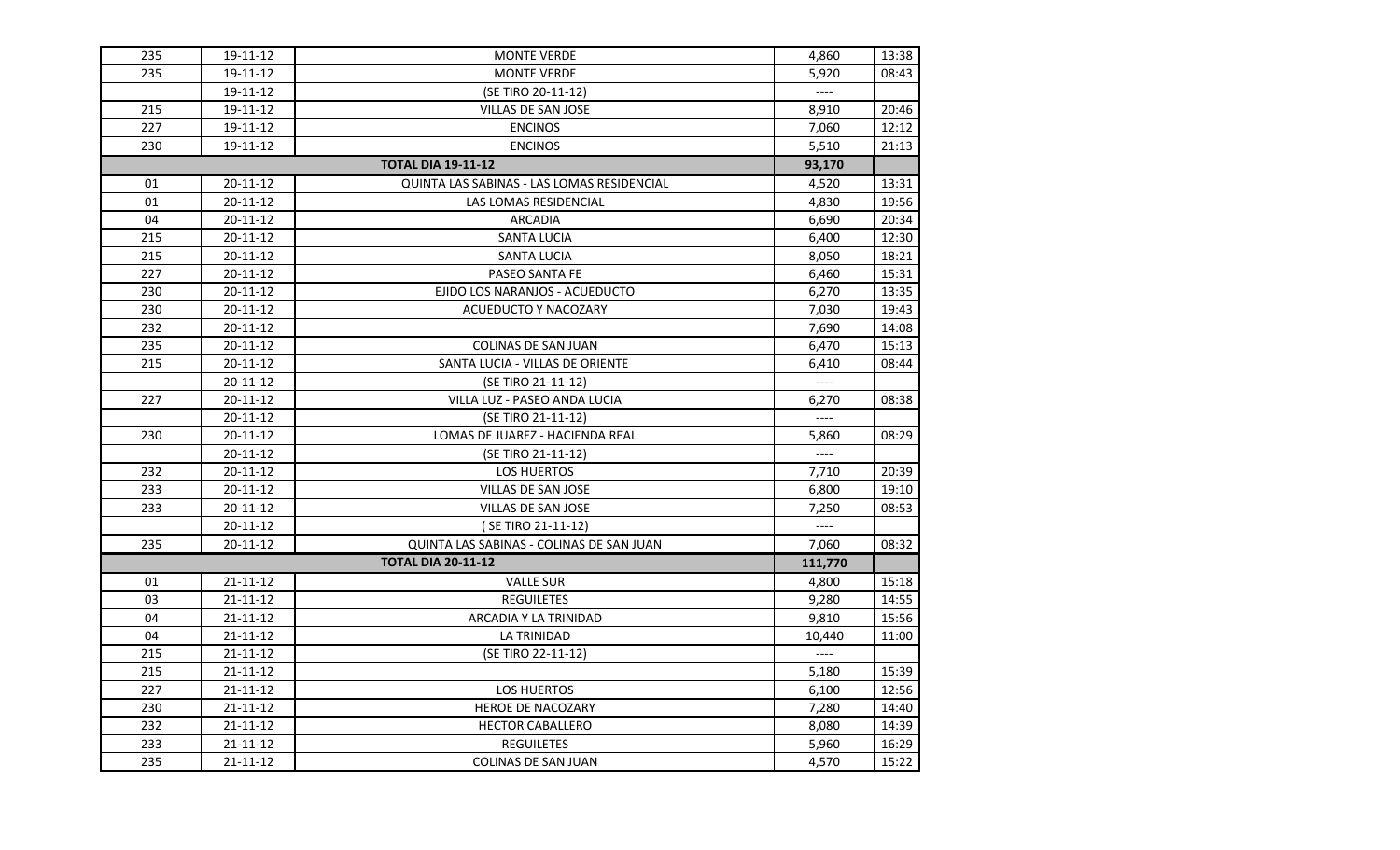| 01   | $21 - 11 - 12$ | VILLAS DE SAN JUAN                                               | 4,640                    | 19:04 |
|------|----------------|------------------------------------------------------------------|--------------------------|-------|
| 215  | 21-11-12       | PASEO EL SABINAL                                                 | 5,210                    | 22:05 |
| 227  | 21-11-12       | <b>CENTRO</b>                                                    | 3,610                    | 19:17 |
| 227  | 21-11-12       | EX. HACIENDA EL ROSARIO                                          | 6,330                    | 10:01 |
| 230  | $21 - 11 - 12$ | (SE TIRO 22-11-12)                                               | $---$                    |       |
| 230  | $21 - 11 - 12$ | LA ESPERANZA                                                     | 4,130                    | 18.34 |
| 232  | $21 - 11 - 12$ | <b>HECTOR CABALLERO - PASEO DEL PRADO</b>                        | 7,580                    | 21:27 |
| 233  | 21-11-12       | VILLAS DE SAN JOSE - VILLAS DE SAN JUAN                          | 7,610                    | 21:23 |
| 235  | 21-11-12       | PORTAL DE JUAREZ                                                 | 5,430                    | 21:13 |
|      |                | <b>TOTAL DIA 21-11-12</b>                                        | 116,040                  |       |
| 01   | 22-11-12       | <b>VALLE SUR</b>                                                 | 5,000                    | 14:56 |
| 04   | 22-11-12       | PEDREGAL DE STA. MONICA - SANTA MONICA                           | 8,820                    | 17:16 |
| 215  | 22-11-12       | INFONAVIT LA REFORMA - COAHUILA                                  | 5,750                    | 13:25 |
| 230  | 22-11-12       | PORTAL DE VAQUERIAS                                              | 4,920                    | 14:10 |
| 232  | 22-11-12       | PASEO DEL PRADO                                                  | 8,060                    | 15:31 |
| 233  | 22-11-12       | NACOZARY - VALLE DEL REAL                                        | 6,700                    | 15:40 |
| 01   | 22-11-12       | <b>COLINAS DE SAN JUAN</b>                                       | 6,440                    | 15:16 |
| 04   | 22-11-12       | <b>VILLAS DE SAN FRANCISCO</b>                                   | 4,630                    | 22:03 |
|      | 22-11-12       | SANTA MONICA                                                     | 5,880                    | 09.11 |
| 215  | 22-11-12       | (SE TIRO 22-11-12)                                               | $\overline{\phantom{a}}$ |       |
| 215  | 22-11-12       | <b>COAHUILA</b>                                                  | 8,590                    | 22:21 |
| 227  | 22-11-12       | EX. HACIENDA EL ROSARIO                                          | 6,430                    | 21:50 |
| 230  | 22-11-12       | BUROCRATAS DE GUADALUPE Y VALLE DE VAQUERIAS                     | 6,630                    | 21:45 |
| 232  | 22-11-12       | LAGOS DE ZIRANDARO - BALCONES - CERRADAS - RESIDENCIAL ZIRANDARO | 6,140                    | 20:14 |
|      | 22-11-12       | VILLA LOS ARCOS - Y LOS ARCOS                                    | $---$                    |       |
| 233  | 22-11-12       | VALLE REAL Y SAN FRANCISCO                                       | 7,160                    | 21:48 |
| 235  | 22-11-12       | VILLAS DE SAN JAUN - SAN JOSE                                    | 8,570                    | 22:01 |
|      |                | <b>TOTAL DIA 22-11-12</b>                                        | 99,720                   |       |
| 01   | 23-11-12       | VALLE SUR - SAN MARCOS                                           | 5,220                    | 12:45 |
| 04   | 23-11-12       | SANTA MONICA - LOMAS DE SANTA MONICA                             | 9,740                    | 18:06 |
| 215  | 23-11-12       | <b>COAHUILA</b>                                                  | 7,060                    | 13:39 |
| 227  | 23-11-12       | LA ESCONDIDA - EL EJIDO JUAREZ                                   | 5,300                    | 11:56 |
| 230  | 23-11-12       | PORTAL DE VAQUERIAS - SAN FRANCISCO                              | 4,970                    | 13:26 |
|      | 23-11-12       | COLINAS DE SAN JUAN                                              |                          |       |
| 232  | $23 - 11 - 12$ | <b>VALLE SUR - GARDENIAS</b>                                     | 8,110                    | 11:26 |
| 233  | 23-11-12       | MARGARITAS - COLINAS DEL SOL                                     | 6,760                    | 15:27 |
| 235  | 23-11-12       | <b>CENTRO</b>                                                    | 5,150                    | 15:15 |
| 227  | 23-11-12       | EJIDO CALDERON - VISTAS DEL RIO                                  | 5,530                    | 20:33 |
| .230 | 23-11-12       | LA REFORMA                                                       | 7,230                    | 20:38 |
| 232  | 23-11-12       | <b>GARDENIAS</b>                                                 | 4,930                    | 18:13 |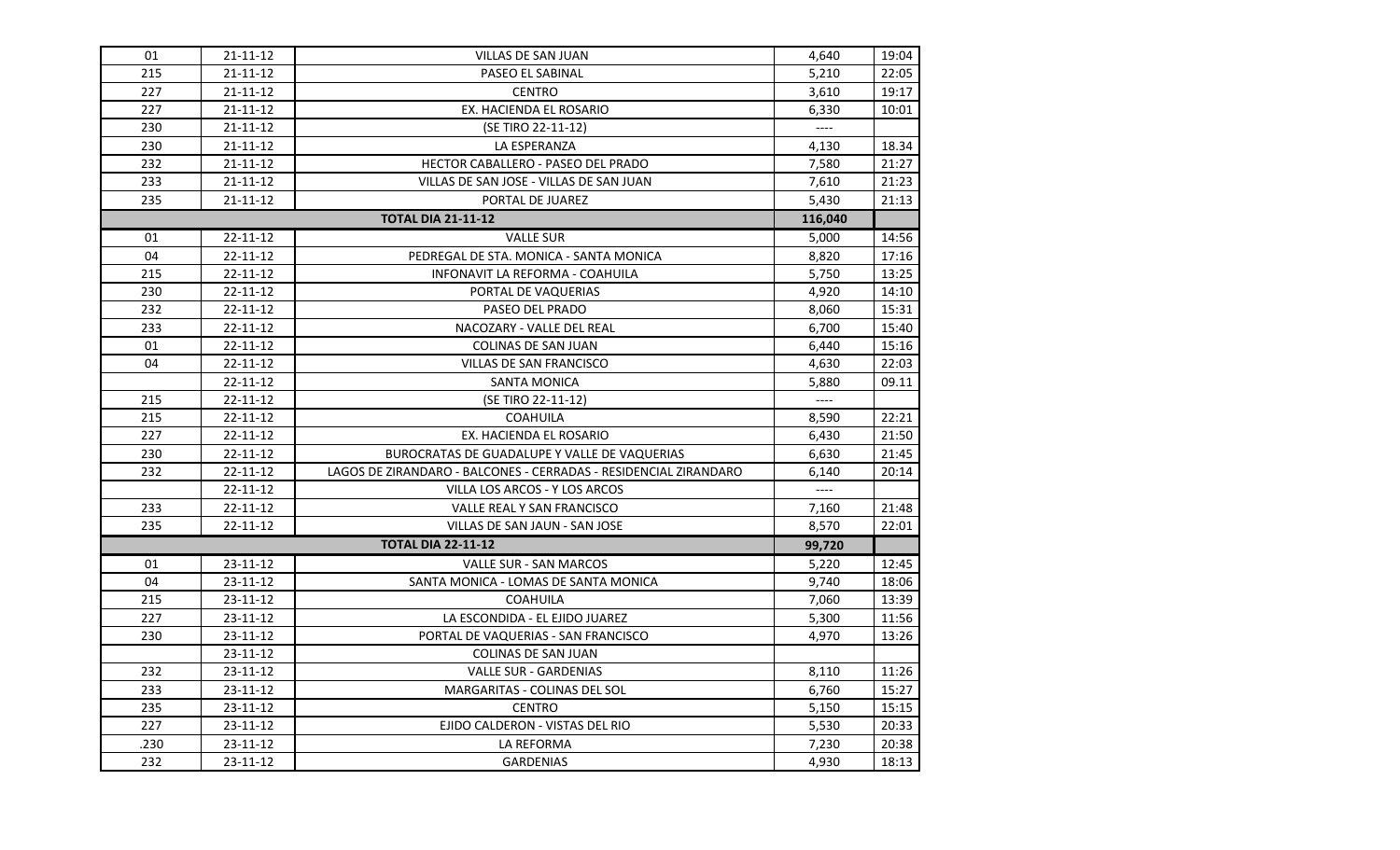| 232 | 23-11-12       | <b>GARDENIAS</b>                         | 6,010   | 22:15 |
|-----|----------------|------------------------------------------|---------|-------|
| 233 | 23-11-12       | COLINAS DEL SOL                          | 6,070   | 21:42 |
|     |                | <b>TOTAL DIA 23-11-12</b>                | 82,080  |       |
| 01  | 24-11-12       | <b>BOSQUES DE SAN PEDRO</b>              | 4,980   | 12:47 |
| 03  | 24-11-12       | <b>MONTE KRISTAL</b>                     | 9,080   | 09:39 |
|     | $24 - 11 - 12$ | (SE TIRO 25-11-12)                       |         |       |
| 04  | 24-11-12       | <b>SANTA MONICA</b>                      | 11,820  | 15:38 |
| 215 | 24-11-12       | COAHUILA - SIERRA BLANCA - SIERRA DORADA | 5,960   | 13:20 |
| 227 | 24-11-12       | <b>VISTAS DEL RIO</b>                    | 5,790   | 12:17 |
| 230 | 24-11-12       | <b>REFORMA</b>                           | 6,270   | 14:12 |
| 232 | 24-11-12       | COLINAS DE SAN JUAN                      | 8,740   | 14:40 |
| 233 | 24-11-12       | COLINAS DEL SOL                          | 7,110   | 15:01 |
| 235 | 24-11-12       | HACIENDA SANTA MARTHA                    | 3,380   | 13:42 |
| 01  | 24-11-12       |                                          | 3,710   | 20:31 |
| 04  | 24-11-12       | SANTA MONICA                             | 9,970   | 22:31 |
| 215 | 24-11-12       | <b>BENITO JUAREZ</b>                     | 8,170   | 22:15 |
| 227 | 24-11-12       | <b>VISTAS DEL RIO</b>                    | 8,110   | 20:28 |
| 230 | 24-11-12       | LA REFORMA - PORTAL DE SAN ROQUE         | 7,360   | 20:55 |
| 232 | 24-11-12       | COLINAS DE SAN JUAN                      | 6,360   | 18:51 |
| 233 | 24-11-12       | <b>TERRANOVA</b>                         | 6,540   | 21:01 |
|     |                |                                          |         |       |
| 235 | 24-11-12       | <b>LOS VALLES</b>                        | 7,210   | 19:58 |
|     |                | <b>TOTAL DIA 24-11-12</b>                | 120,560 |       |
| 01  | 25-11-12       | CERRO DE LA SILLA                        | 5,330   | 14:37 |
| 03  | 25-11-12       |                                          | 8,070   | 16:02 |
| 04  | 25-11-12       | PUNTA ESMERALDA - SANTA MONICA           | 10,600  | 18:27 |
| 215 | 25-11-12       | SIERRA VISTA                             | 6,070   | 13:30 |
| 227 | 25-11-12       | <b>VISTAS DEL RIO</b>                    | 7,330   | 15:41 |
| 230 | 25-11-12       | RESERVA DE SAN ROQUE                     | 6,650   | 14:18 |
|     | 25-11-12       | <b>AMPLIACION MONTE KRISTAL</b>          |         |       |
| 230 | $25 - 11 - 12$ | AMPLIACION MONTE KRISTAL - MONTE KRISTAL | 4,470   | 19:45 |
| 232 | 25-11-12       | COLINAS DE SAN JUAN                      | 9,460   | 12:20 |
| 232 | $25 - 11 - 12$ |                                          | 7,660   | 17:59 |
| 235 | 25-11-12       | <b>LOMAS - LOS NARANJOS</b>              | 7,250   | 13:53 |
| 233 | 25-11-12       | JARDINES DE LA SILLA - RESIDENCIAL       | 6,010   | 13:28 |
|     |                | <b>TOTAL DIA 25-11-12</b>                | 78,900  |       |
| 03  | 26-11-12       | SAN MARCOS - MONTE KRISTAL               | 2,930   | 22:22 |
| 04  | $26 - 11 - 12$ | SANTA MONICA                             | 7,660   | 09:36 |
|     | 26-11-12       | (SE TIRO 27-11-12)                       |         |       |
| 215 | 26-11-12       | <b>GARZA Y GARZA</b>                     | 4,280   | 22:17 |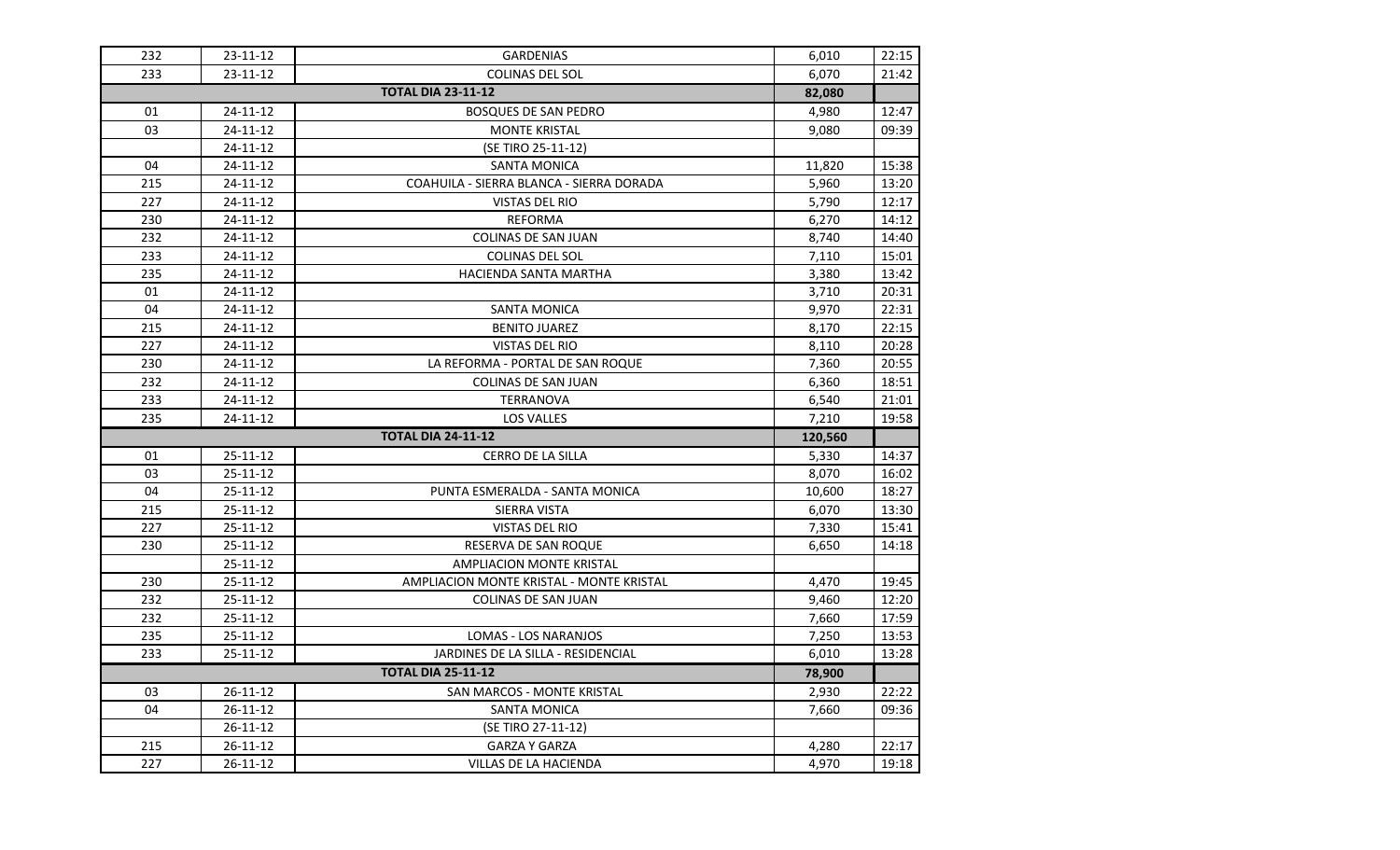| 227 | 26-11-12       | AMERICA UNIDA - LOS REYES                                     | 5,430  | 08:47 |
|-----|----------------|---------------------------------------------------------------|--------|-------|
|     | $26 - 11 - 12$ | (SE TIRO 27-11-12)                                            |        |       |
| 230 | 26-11-12       | AMERICA UNIDA - LOS REYES                                     | 7,200  | 09:33 |
|     | 26-11-12       | (SE TIRO 27-11-12)                                            |        |       |
| 232 | $26 - 11 - 12$ | <b>FUENTES DE JUAREZ</b>                                      | 6,060  | 19:38 |
| 235 | $26 - 11 - 12$ | <b>JARDINES - INFONAVIT FRANCISCO VILLA</b>                   | 6,780  | 21:56 |
| 03  | 26-11-12       | <b>MONTE KRISTAL</b>                                          | 9,860  | 16:01 |
| 04  | 26-11-12       | REAL DE SAN JOSE                                              | 9,530  | 16:29 |
| 215 | 26-11-12       | <b>CENTRO</b>                                                 | 4,850  | 15:34 |
| 227 | 26-11-12       | <b>TERRANOVA</b>                                              | 5,300  | 12:32 |
| 230 | $26 - 11 - 12$ | <b>MONTE KRISTAL</b>                                          | 3,730  | 14:41 |
| 232 | $26 - 11 - 12$ | <b>FUENTES DE JUAREZ</b>                                      | 7,500  | 14:45 |
| 235 | 26-11-12       | <b>GARZA Y GARZA - HACIENDA DE JUAREZ</b>                     | 5,670  | 15:11 |
|     |                | <b>TOTAL DIA 26-11-12</b>                                     | 91,750 |       |
| 01  | 27-11-12       | <b>MONTE VERDE</b>                                            | 4,770  | 15:03 |
| 03  | 27-11-12       | <b>CERRO DE LA SILLA</b>                                      | 8,810  | 16:18 |
| 04  | 27-11-12       | REAL DE SAN JOSE                                              | 10,320 | 17:05 |
| 215 | $27 - 11 - 12$ | ANCON - HACIENDA DE JUAREZ - 20 DE SEPTIEMBRE                 | 5,700  | 14:55 |
| 227 | $27 - 11 - 12$ | <b>SAN ANTONIO</b>                                            | 4,890  | 14:38 |
| 230 | $27 - 11 - 12$ | LOS REYES - INFONAVIT LOS REYES                               | 4,970  | 16:04 |
| 232 | 27-11-12       | PASEO SANTA FE                                                | 4,180  | 16:40 |
| 235 | 27-11-12       | <b>HACIENDA SAN JOSE</b>                                      | 5,000  | 14:56 |
| 03  | 27-11-12       | REAL DE SAN JOSE - ENCINOS                                    | 5,450  | 23:47 |
| 04  | 27-11-12       | STA. MONICA 7MO. Y 13VO. SECTOR                               | 7,230  | 09:04 |
|     | $27 - 11 - 12$ | (SE TIRO 29-11-12)                                            |        |       |
| 215 | 27-11-12       | FOMERREY 131                                                  | 6,710  | 20:41 |
| 227 | 27-11-12       | SAN ANTONIO - SANTA LIDIA - ISMAEL FLORES                     | 6,410  | 22:12 |
| 230 | 27-11-12       | <b>COAHUILA</b>                                               | 5,500  | 21:32 |
| 233 | 27-11-12       | VILLAS DE ORIENTE                                             | 5,670  | 20:30 |
| 235 | $27 - 11 - 12$ | HACIENDA SAN JOSE                                             | 5,690  | 21:45 |
| 01  | 27-11-12       | <b>MONTE VERDE</b>                                            | 5,080  | 12:30 |
|     |                | (SE TIRO 29-11-12)                                            |        |       |
|     |                | <b>TOTAL DIA 27-11-12</b>                                     | 96,380 |       |
| 03  | 28-11-12       | <b>ENCINOS</b>                                                | 8,560  | 15:31 |
| 04  | 28-11-12       | <b>REAL DE SAN JOSE</b>                                       | 10,110 | 16:49 |
| 215 | 28-11-12       | PASEO EL SABINAL - LAS LOMAS RESIDENCIAL - QUINTA LAS SABINAS | 5,610  | 12:48 |
| 227 | 28-11-12       | COAHUILA - INFONAVIT LA REFORMA                               | 6,790  | 14:29 |
| 230 | 28-11-12       | <b>COAHUILA</b>                                               | 4,790  | 14:03 |
| 232 | 28-11-12       | PASE SANTE FE                                                 | 6,390  | 15:15 |
| 233 | 28-11-12       | <b>SANTA LUCIA</b>                                            | 5,990  | 13:39 |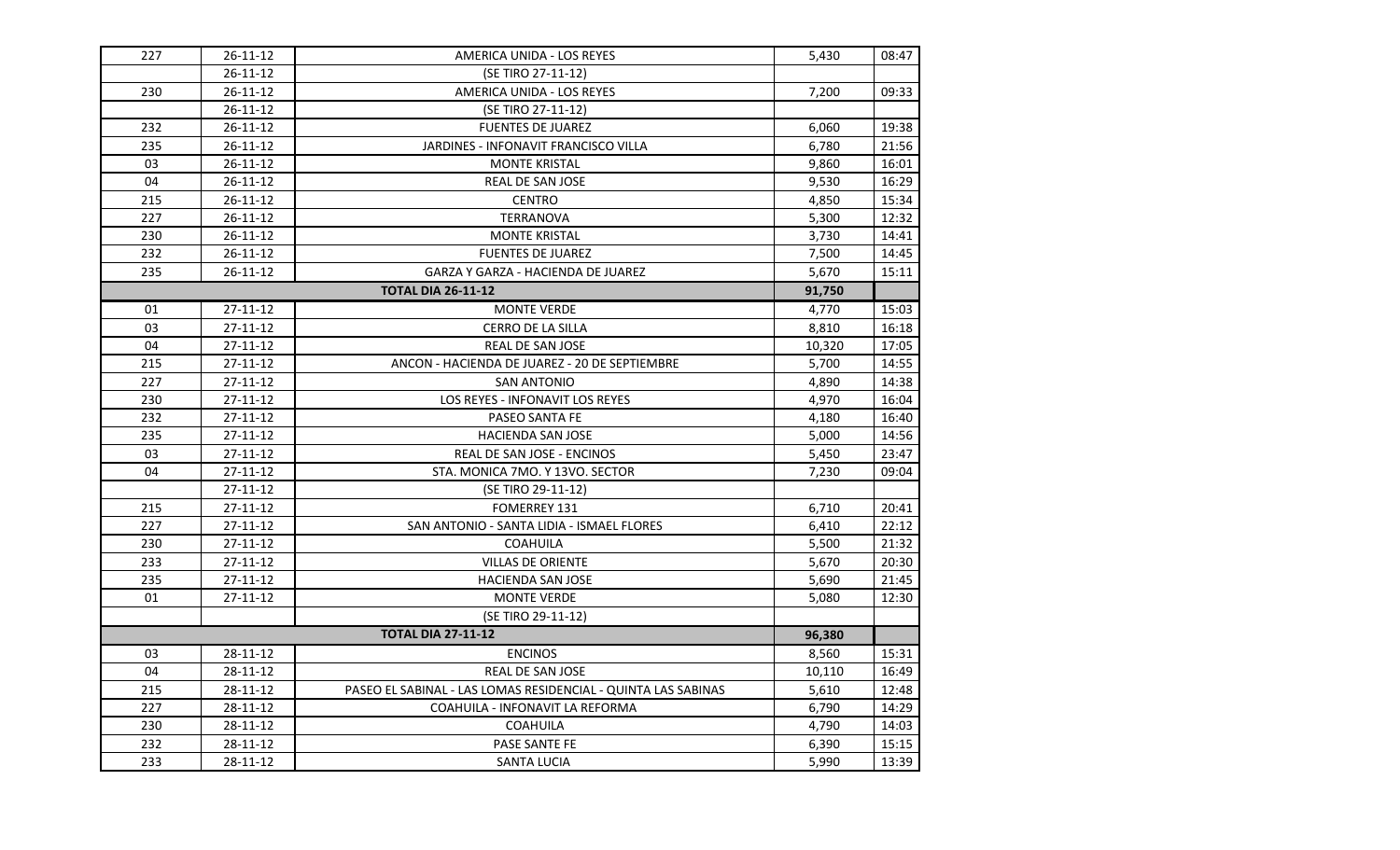| 235 | 28-11-12       | HACIENDA SAN JOSE - RINCONADA DE SAN JUAN                     | 5,470  | 15:13 |
|-----|----------------|---------------------------------------------------------------|--------|-------|
| 215 | 28-11-12       | <b>QUINTA LAS SABINAS</b>                                     | 6,180  | 12:05 |
|     | 28-11-12       | (SE TIRO 29-11-12)                                            |        |       |
| 04  | 28-11-12       | SANTA MONICA - PEDREGAL DE SANTA MONICA                       | 7,540  | 12:28 |
|     | 28-11-12       | (SE TIRO 29-11-12)                                            |        |       |
| 215 | 28-11-12       | <b>QUINTA LAS SABINAS</b>                                     | 6,530  | 18:23 |
| 227 | 28-11-12       | URBI VILLA DEL REAL                                           | 5,240  | 18:41 |
| 230 | 28-11-12       | TERRANOVA 3ER Y 4TO. SECTOR                                   | 4,270  | 20:50 |
| 232 | 28-11-12       | <b>GARZA Y GARZA - ANCON - CENTRO</b>                         | 3,060  | 21:39 |
| 233 | 28-11-12       | 12 DE OCTUBRE - HACIENDA SANTA LUCIA - VILLA LUZ              | 6,480  | 22:34 |
|     |                | <b>TOTAL DIA 28-11-12</b>                                     | 93,010 |       |
| 01  | 29-11-12       | CIUDADELA - COLINAS DEL VERGEL - ZIRANDARO - SAN ROBERTO      | 4,790  | 18:15 |
| 04  | 29-11-12       | LA ESPERANZA - HECTOR CABALLERO                               | 4,100  | 17:36 |
| 215 | 29-11-12       | <b>MONTE VERDE</b>                                            | 7,610  | 18:40 |
| 227 | 29-11-12       | PORTAL DE JUAREZ                                              | 5,580  | 12:13 |
| 227 | 29-11-12       |                                                               | 5,640  | 16:21 |
| 230 | 29-11-12       | JARDINES DE LA SILLA                                          | 6,850  | 19:04 |
| 232 | 29-11-12       | LOS PUERTOS                                                   | 6,650  | 17:33 |
| 233 | 29-11-12       | PASEO DEL PRADO                                               | 5,900  | 15:50 |
| 235 | 29-11-12       | PRADERAS DE SAN JUAN - CENTRO                                 | 3,840  | 12:17 |
| 235 | 29-11-12       | LAS LOMAS 1ER. SECTOR                                         | 8,150  | 20:42 |
|     |                | <b>TOTAL DIA 29-11-12</b>                                     | 59,110 |       |
| 215 | 30-11-12       |                                                               | 8,780  | 09:29 |
|     | 30-11-12       | (SE TIRO 30-11-12)                                            |        |       |
| 04  | 30-11-12       | SANTA MONICA 8VO. Y 9NO. SECTOR                               | 8,800  | 09:55 |
|     | 30-11-12       | (SE TIRO 30-11-12)                                            |        |       |
| 227 | 30-11-12       | PRADERAS DE SAN JUAN                                          | 5,690  | 20:53 |
| 230 | 30-11-12       | PORTAL DE JUAREZ - CENTRO                                     | 6,720  | 09:40 |
|     | 30-11-12       | (SE TIRO 30-11-12)                                            |        |       |
| 232 | 30-11-12       | HECTOR CABALLERO - PUNTA ESMERALDA - VALLE DE JUAREZ          | 6,390  | 09:38 |
|     | 30-11-12       | (SE TIRO 30-11-12)                                            |        |       |
| 233 | $30 - 11 - 12$ | ANDA LUZ - VILLA LUZ - PASEO DEL PRADO - SAN JUAN             | 5,580  | 09:31 |
|     | 30-11-12       | (SE TIRO 30-11-12)                                            |        |       |
| 04  | $30 - 11 - 12$ | REAL DE SAN JOSE                                              | 8,910  | 17:47 |
| 215 | 30-11-12       | PORTAL DE JUAREZ                                              | 4,880  | 14:07 |
| 227 | 30-11-12       | PRADERAS DE SAN JUAN                                          | 5,620  | 13:36 |
| 230 | 30-11-12       | <b>CENTRO DE JUAREZ</b>                                       | 4,480  | 14:33 |
| 232 | 30-11-12       | <b>HECTOR CABALLERO</b>                                       | 4,560  | 16:08 |
| 233 | 30-11-12       | RESERVA DE SAN ROQUE - PORTAL DE SAN ROQUE - VALLE DEL VIRREY | 5,710  | 16:11 |
| 235 | 30-11-12       | LAS LOMAS - COLINAS DE SAN JUAN                               | 5,960  | 14:10 |